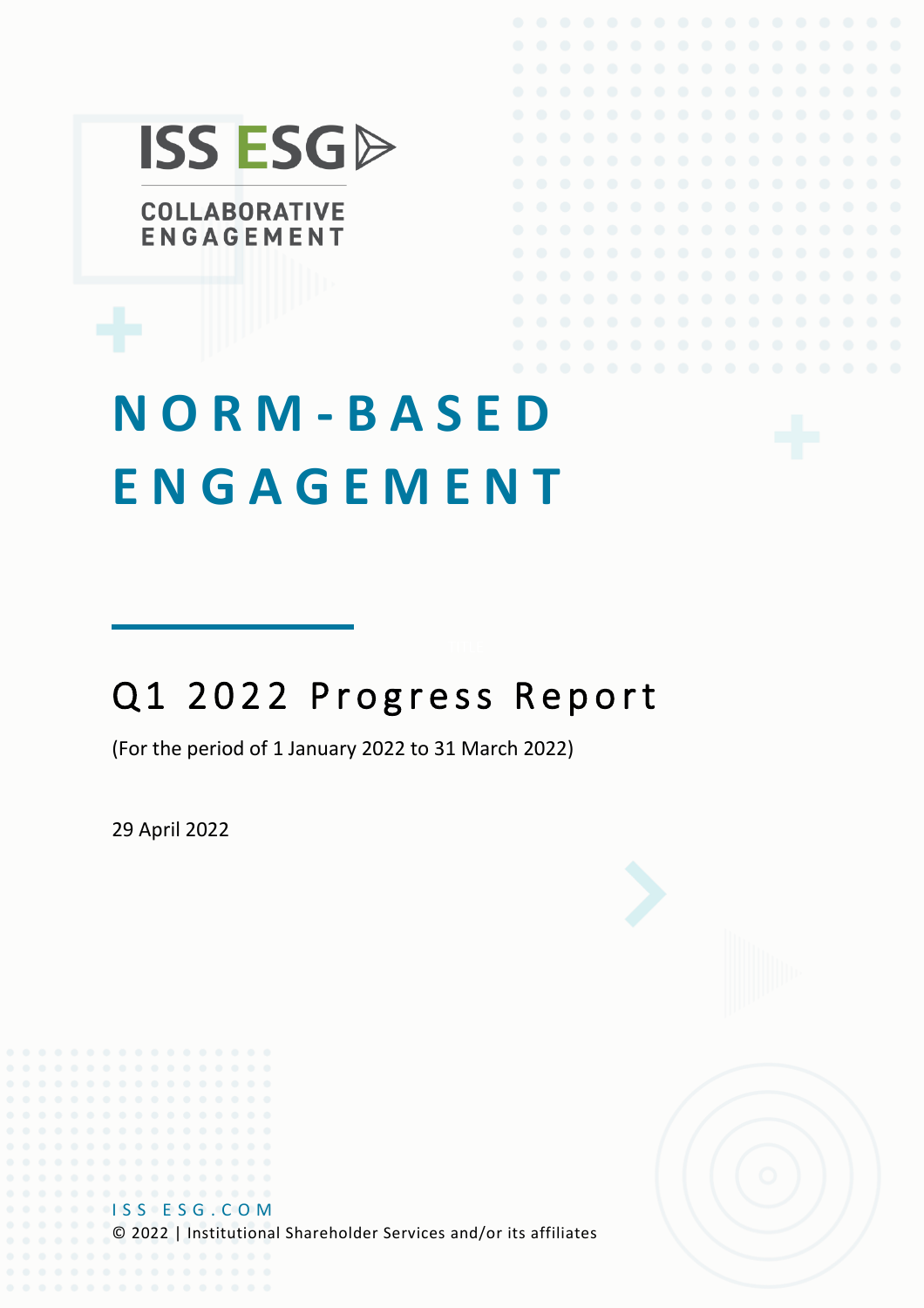## TABLE OF CONTENTS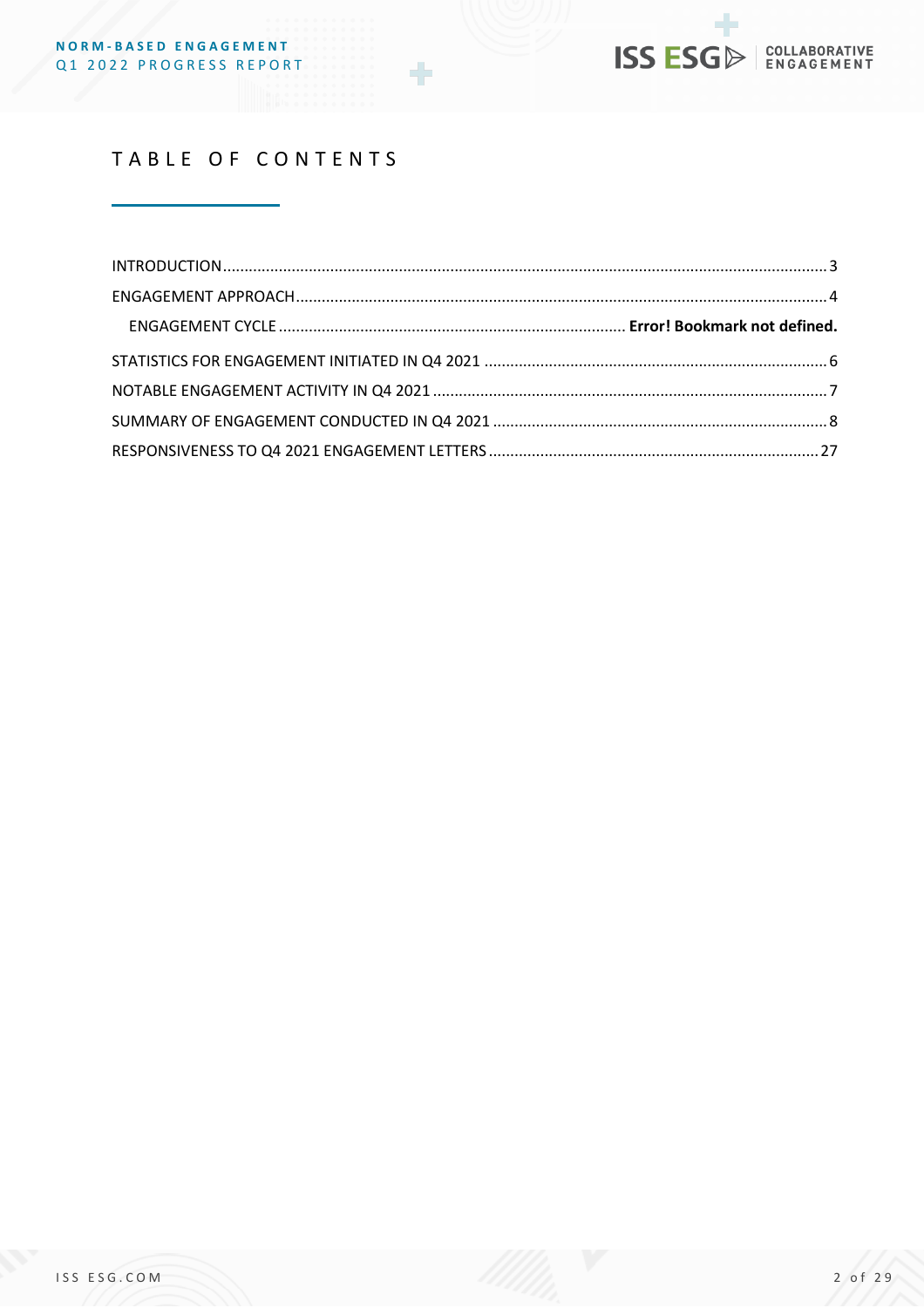

## <span id="page-2-0"></span>**INTRODUCTION**

The Norm-Based Engagement Quarterly Report for Q1 2022 consists of five parts. The first part provides a description of ISS ESG's Norm-Based Engagement Solution, which is conducted on behalf of investors with companies that have been assessed under ISS ESG's Norm-Based Research to be facing alleged or verified severe, systematic, or systemic failures to respect international norms and guidelines on responsible business conduct.

The latter sections of the report provide details of progress of engagement activities that were carried out on behalf of institutional investors in Q1 2022:

- The second part of the report presents summary statistics of engagements initiated in Q1 2022.
- The third part highlights notable engagements carried out in Q1 2022.
- The fourth part provides summaries of engagement responses received in Q1 2022.
- The fifth part provides an overview of responsiveness to letters sent out in Q1 2022, as of 31 March 2022.

The detailed engagement reports, timelines and documentation for the individual companies listed in the report are available to Norm-Based Engagement clients online via th[e Pooled Engagement Tool.](https://pooled-engagement.issgovernance.com/home)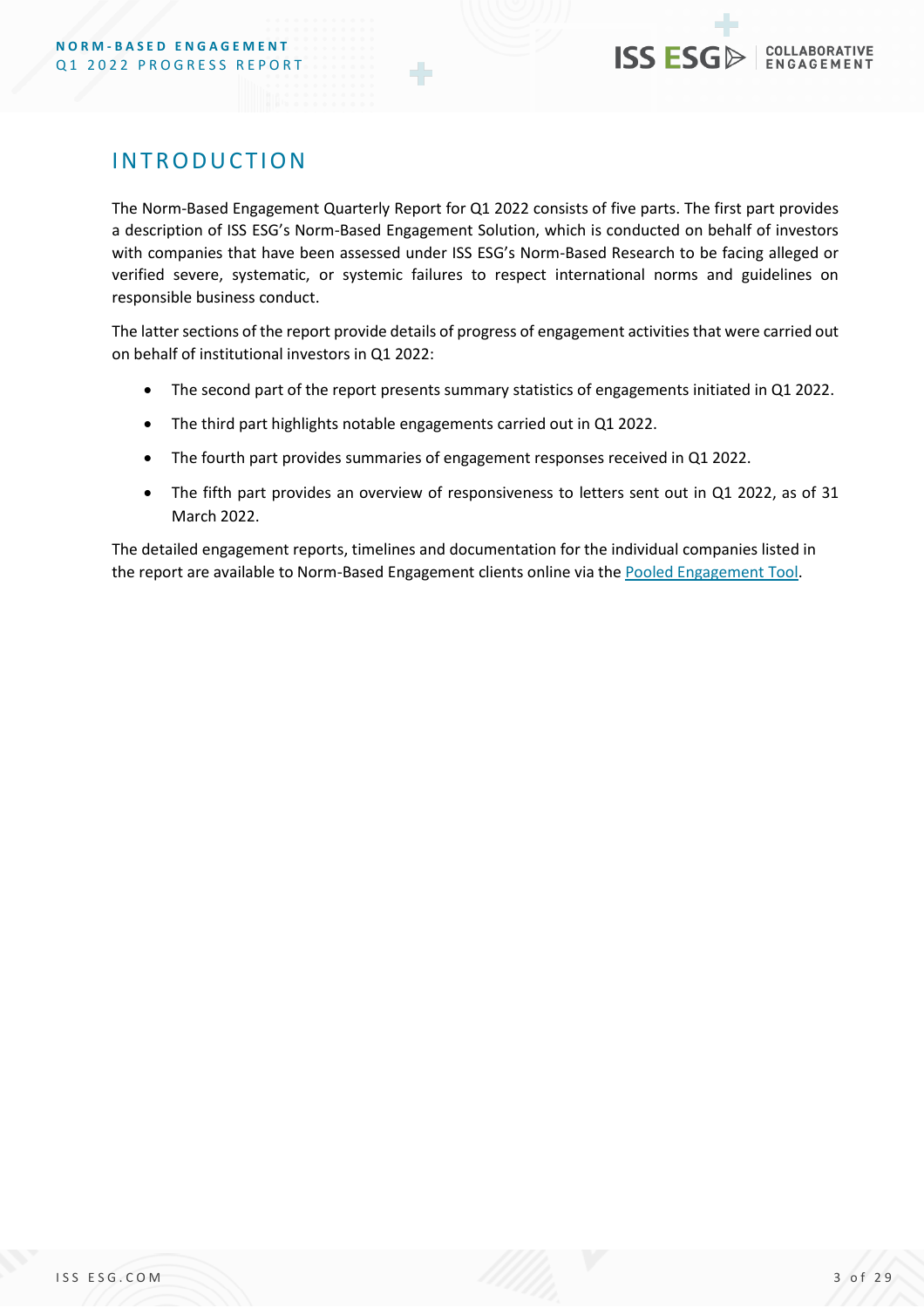## <span id="page-3-0"></span>FNGAGEMENT APPROACH

ISS ESG's Norm-Based Engagement Solution facilitates engagement with issuers on behalf of clients who would like to encourage corporate disclosure of efforts taken to manage or mitigate the environmental and social risks connected to business activities or operations. The Norm-Based Engagement Solution enables participating asset owners and managers to wield more influence than through solo engagements, while saving time and resources.

## INITIATING ENGAGEMENT

Through ISS ESG's Norm-Based Engagement Solution, clients can focus on companies that are assessed under ISS ESG Norm-Based Research to be involved in alleged or verified severe, systematic, or systemic failures to respect international norms. Engagement under the solution is preceded by in-depth research and fact-finding dialogues with companies and stakeholders. Through these feasibility studies, ISS ESG identifies gaps in company disclosure and assesses whether investor dialogue is an appropriate means to reach the objectives set by the clients. Influential factors include an estimation of the company's level of responsibility, steps it has taken to mitigate the possible failure to respect a norm, and availability of both stakeholder and expert sources to facilitate constructive dialogue.

At the outset of engagement, clear and actionable objectives are defined on the basis of expectations regarding the company's ability to address shortcomings in the context of its specific business sector and relevant industry standards. These objectives fall under four key categories (Disclosure, Implementation, Remediation, Termination) and progress is measured against four milestones (No measure announced, Commitment expressed, Measures initiated, Credible measures adopted).

Information provided by the company through the dialogue and interactions under the Norm-Based Engagement process is assessed against the objectives established at the outset of engagement and then a decision is taken on the outcome of the engagement. Where the fulfilment of the objectives has been met and a determination made that the controversy, or the risk thereof, has been resolved, the engagement will be closed. If there is insufficient information to determine whether the fulfilment of objectives have been met, the engagement will be extended. Alternatively, where there is a poor outlook for the achievement of objectives for the engagement, the engagement will be discontinued.



#### *Figure 1: Simplified Norm-Based Engagement process.*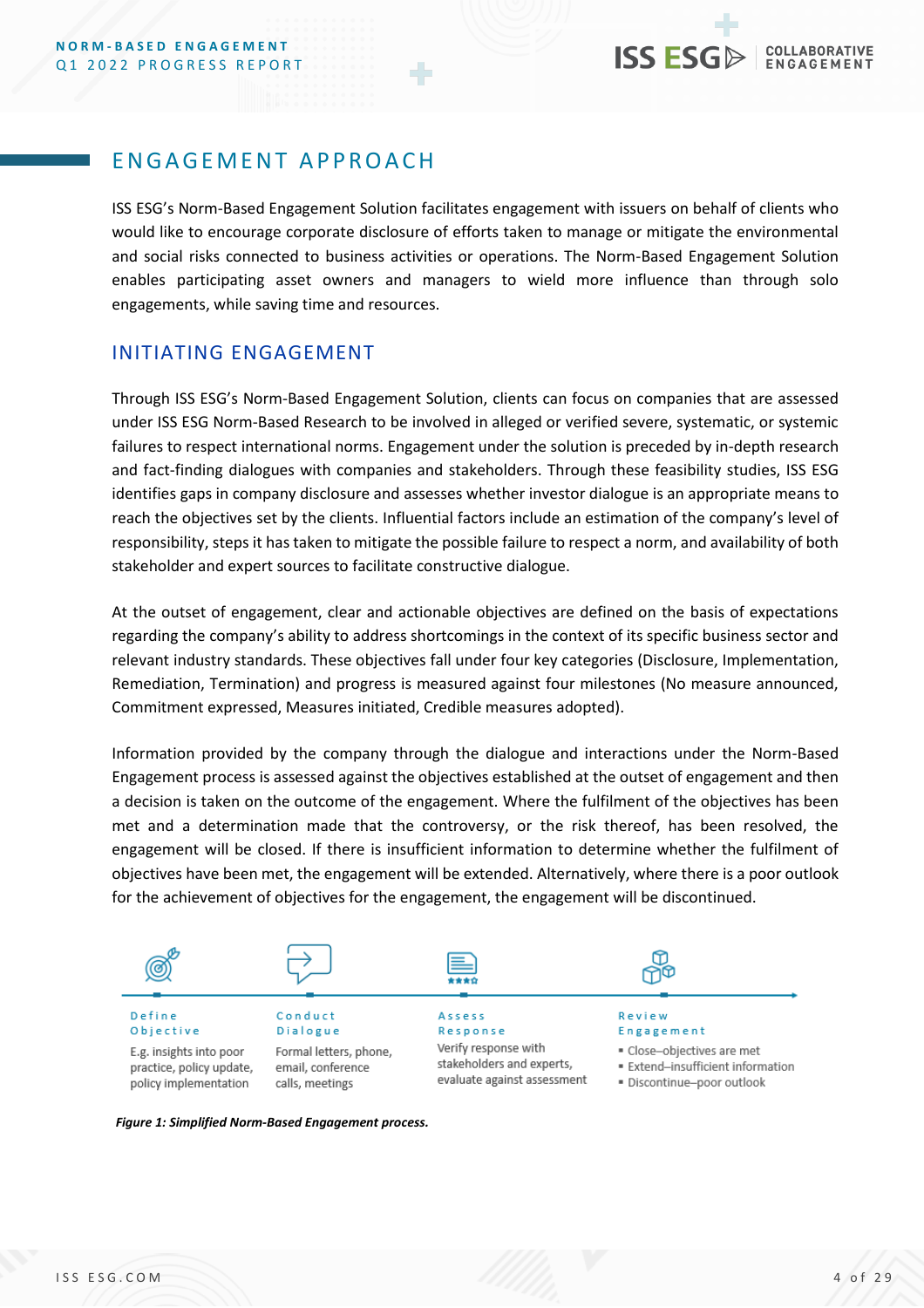

## CONDUCTING EFFECTIVE ENGAGEMENT DIALOGUE

Norm-Based Engagement aims to build relationships that facilitate constructive dialogue, enabling investors to exercise their influence as owners. ISS ESG's Norm-Based Engagement approach encourages companies to elaborate on efforts taken to design and implement better risk management systems to minimize the risk for re-occurrence of failures to respect international norms. Through the solution, information is sought on whether a company has proven successful in implementing a genuine reduction in risk.

## ELICITING RESPONSES FROM NON-RESPONSIVE COMPANIES

Over time, responsiveness is noted with most companies with which engagement is sought. Others require repeated follow-ups to respond, and some steadfastly fail to respond to investor concerns. To address these challenges in communication, regular and courteous follow-up is built into the Norm-Based Engagement approach. Once every effort has been made to engage both Investor Relations and a company's Executive Management, the feasibility of engagement is re-evaluated.

| Month 1                                                               | Month 2-5 | Month 6-7     | Month 8-10             | Month 12      |
|-----------------------------------------------------------------------|-----------|---------------|------------------------|---------------|
| <b>Establish Contact</b><br>engagement letter /<br>meeting invitation | Reminder  | Letter to CEO | Escalation<br>to Board | Re-evaluation |

#### *Figure 2: Simplified Norm-Based Engagement timeline.*

The engagements are categorised under the four United Nations (UN) Global Compact areas: human rights, labour rights, environment, and anti-corruption. Throughout this document, these areas are depicted as follows:

| <b>UN GLOBAL</b><br><b>COMPACT PRINCIPLES</b> | NORM AREA |                 |
|-----------------------------------------------|-----------|-----------------|
| $1 - 2$                                       |           | Human Rights    |
| $3-6$                                         |           | Labour Rights   |
| $7-9$                                         |           | Environment     |
| 10                                            |           | Anti-Corruption |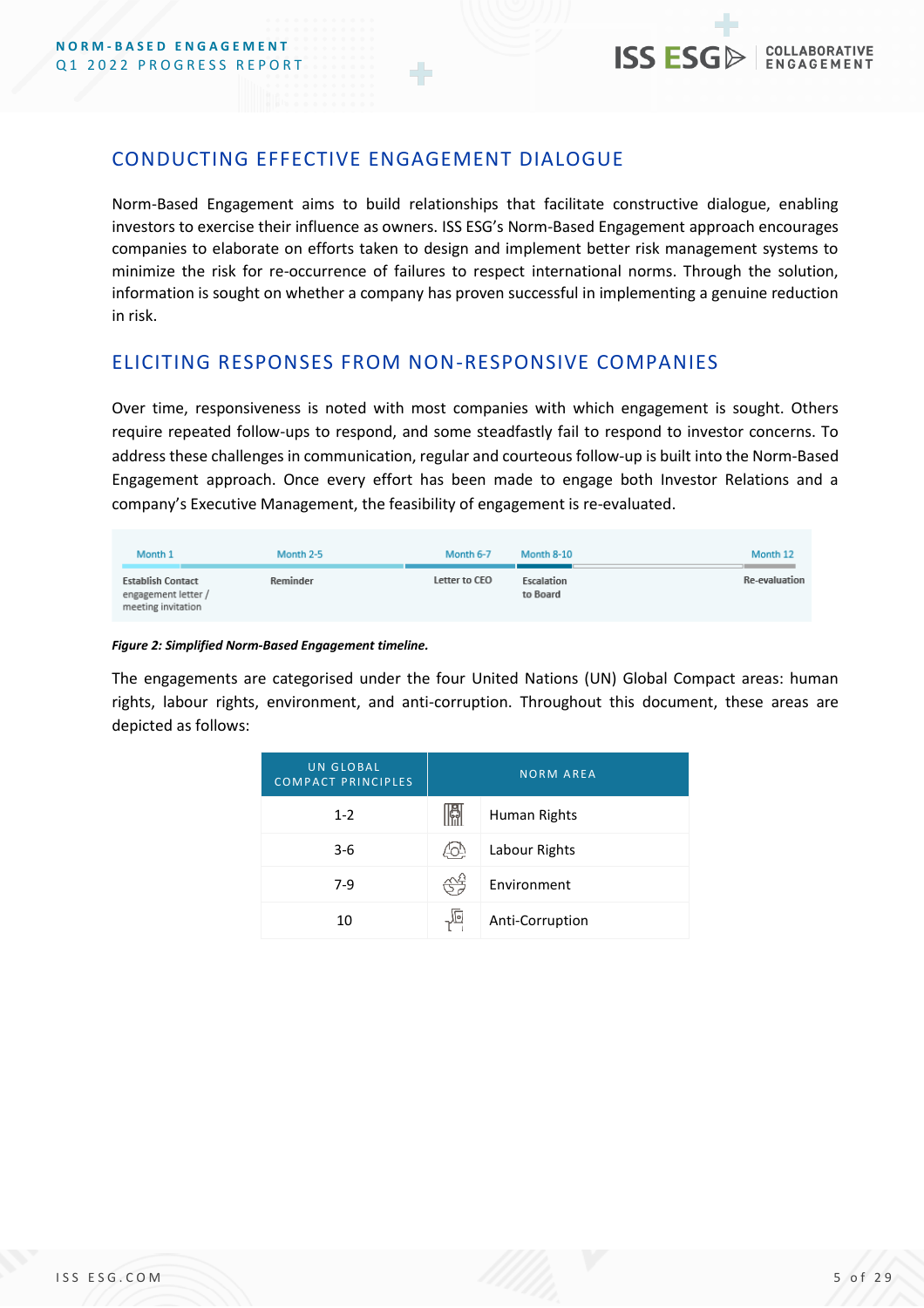<span id="page-5-0"></span>In Q1 2022, ISS ESG initiated Norm-Based Engagement on behalf of investors with 25 companies, covering 25 individual ESG topics.

Of these 25 companies, three were Red flagged and the remainder Amber flagged, according to ISS ESG's Norm-Based Research methodology. By 31 March 2022, ISS ESG had received responses from 9 of the 25 companies to which investor enquiries had been sent on 15 February 2022. This constitutes an overall response rate of 36 percent.

To assist investors with their reporting, the statistics presented below are based on the companies with which engagement was initiated in Q1 2022.



Note: Participation quality definitions: **Excellent:** Company has fully addressed topics and there is strongly positive development in the engagement. **Good:** Company has replied and addressed the topics. **Adequate:** Company has responded, but not fully. **Poor:** Company responded but did not address the topics. **Deferred:** Company has requested more time to respond. **None:** No response received.

**COLLABORATIVE ENGAGEMENT**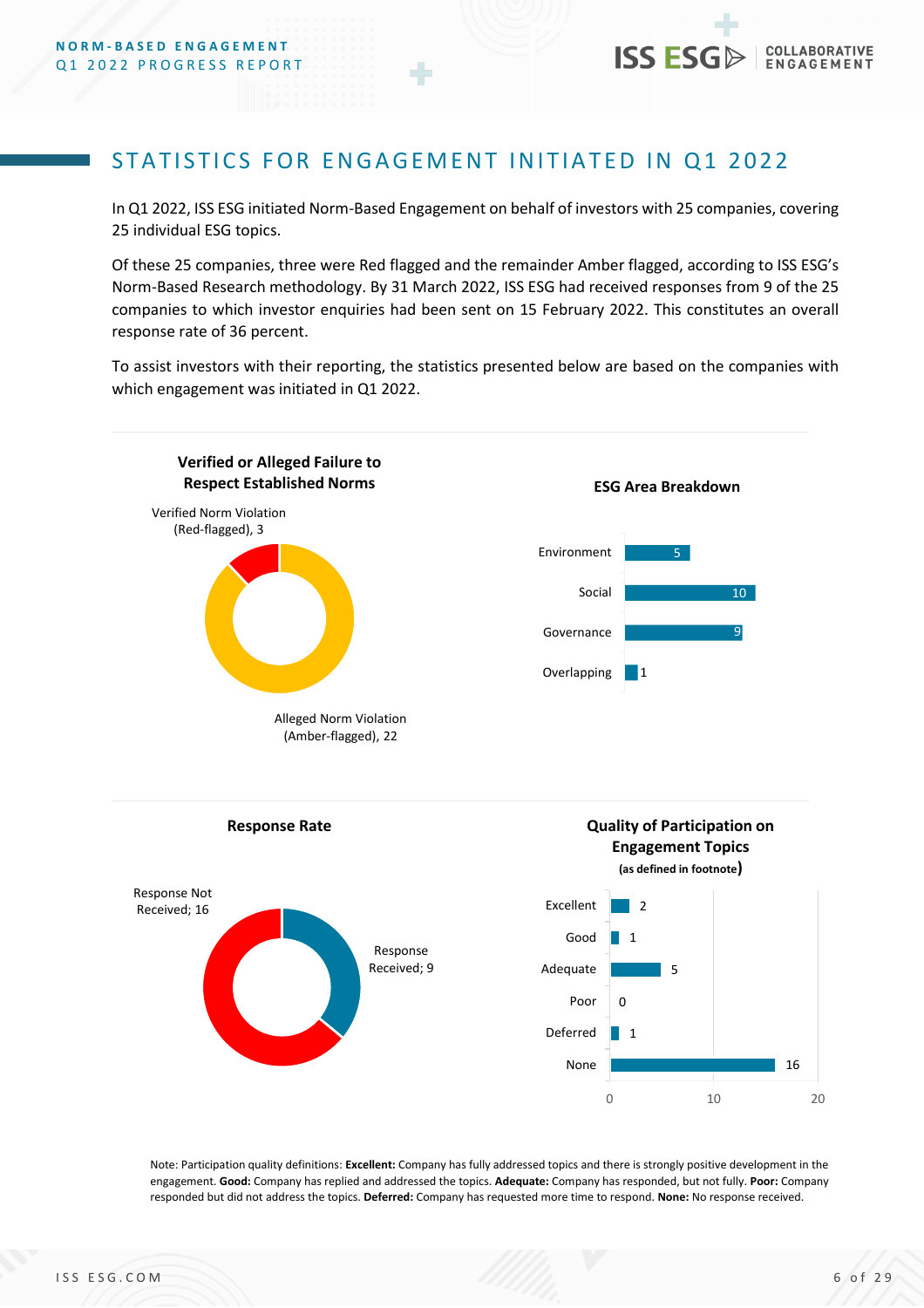## <span id="page-6-0"></span>NOTABLE ENGAGEMENT ACTIVITY IN Q1 2022

The cases below are examples of notable Norm-Based Engagement activity carried out on behalf of investors in Q1 2022.

| Mitsubishi Electric Corp.  |                                                                                                                                                                                                                                                                                                                                                                                                                                                                                                                                                                                                                                                                                                                                                                                                                                                                                                                                                                                                                                                                                                                                                                                                                                     | <b>ISIN</b><br>DE0008621392 |
|----------------------------|-------------------------------------------------------------------------------------------------------------------------------------------------------------------------------------------------------------------------------------------------------------------------------------------------------------------------------------------------------------------------------------------------------------------------------------------------------------------------------------------------------------------------------------------------------------------------------------------------------------------------------------------------------------------------------------------------------------------------------------------------------------------------------------------------------------------------------------------------------------------------------------------------------------------------------------------------------------------------------------------------------------------------------------------------------------------------------------------------------------------------------------------------------------------------------------------------------------------------------------|-----------------------------|
| THEME<br>Union rights      |                                                                                                                                                                                                                                                                                                                                                                                                                                                                                                                                                                                                                                                                                                                                                                                                                                                                                                                                                                                                                                                                                                                                                                                                                                     | <b>LOCATION</b><br>Thailand |
|                            | In Q1 2022, the pool of investors shared a letter with Mitsubishi Electric Corp.                                                                                                                                                                                                                                                                                                                                                                                                                                                                                                                                                                                                                                                                                                                                                                                                                                                                                                                                                                                                                                                                                                                                                    |                             |
| <b>ACTIVITY</b><br>SUMMARY | regarding the company's alleged failure to respect union rights in Thailand.<br>In March 2022, Mitsubishi Electric provided a detailed written response to the<br>investor enquiry stating that Mitsubishi Electric Consumer Products (Thailand) Co. Ltd.<br>(MCP) maintains good relations with the labour unions and settled a dispute with the<br>MCP labour union and IndustriALL in 2021 following the measures taken to comply<br>with the January 2021 decision by the Thai Supreme Court over the dismissal of a<br>former union president. The company also shared information about its daily dialogue<br>with local unions in Thailand. The company highlighted that it complies with the<br>labour-related laws and regulations of the countries and regions in which it operates.<br>Mitsubishi Electric stated that it does not entrust reviews to a third-party<br>organization, but that the company conducts internal audits to ensure that every<br>affiliated company is operating according to the Group Code of Conduct. Mitsubishi<br>Electric's Code of Conduct is available in multiple languages, and the company also<br>conducts regular compliance training for all employees to monitor their level of |                             |
|                            | ISS ESG notes the disclosure of information regarding the union rights in Thailand and<br>measures implemented to mitigate and remediate the issues raised by the local<br>labour unions. However, the company has yet to provide supporting documents,<br>including disclosure of the recent audit findings and results of regular inspections<br>conducted at its local operations, ensuring compliance with its policies.                                                                                                                                                                                                                                                                                                                                                                                                                                                                                                                                                                                                                                                                                                                                                                                                        |                             |
|                            | ISS ESG continues to monitor further developments on the case as well as progress of<br>dialogue between the company, local union, and global trade union federation<br>IndustriALL to ensure adequate implementation of policy commitment on union rights<br>and all matters are resolved.                                                                                                                                                                                                                                                                                                                                                                                                                                                                                                                                                                                                                                                                                                                                                                                                                                                                                                                                         |                             |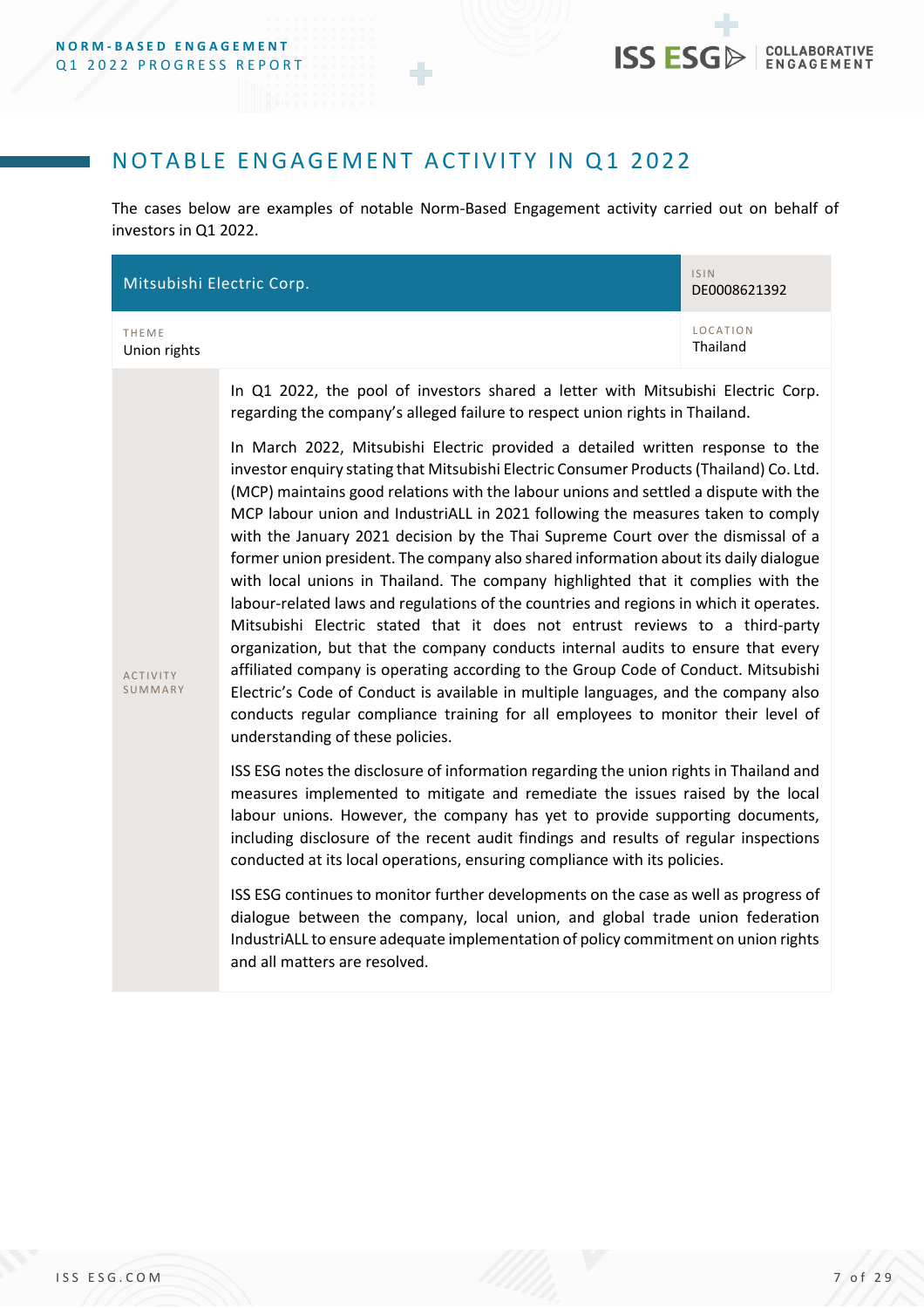**THEME** 

**ACTIVITY SUMMARY** 



#### Rio Tinto Limited/ Rio Tinto Plc

#### ISIN AU000000RIO1/ GB0007188757

L O C A T I O N Australia

Human rights due diligence, Indigenous rights

In Q1 2022, the pool of investors shared a letter with Rio Tinto Limited and Rio Tinto Plc regarding their involvement in the failure to respect indigenous rights at Brockman 4 mine in Australia.

In March 2022, Rio Tinto provided a detailed written response to the investor enquiry, outlining the information regarding its commitments to improve communities and social performance practices and to building more meaningful and genuine relationships with Indigenous people and host communities across the world. In 2022, the company is increasing the communication with external stakeholders at all levels such as the government, civil society organizations, Traditional Owners, etc. The company has initiated organized remediation efforts in collaboration with Puutu Kunti Kurrama and Pinikura (PKKP) people and has committed to improving transparency and social performance. Rio Tinto supports Indigenous employment and has designed an Indigenous leadership commitment to promoting Indigenous Australians into professional and leadership roles. The company has revised its social processes and policies and taken such steps as creating the Chief Executive Australia and Chief Adviser roles to broaden its scope to engage on critical matters with external stakeholders in Australia. Rio Tinto has established its new Communities and Social Performance (CSP) model and has also strengthened its governance and improved assurance and risk management processes to increase its social performance capability across the business.

ISS ESG notes the details Rio Tinto has provided in this engagement, based on which ISS ESG assessed that the company had initiated measures regarding disclosing relevant information, implementation of relevant policies, remedial action, and termination of problematic policies.

ISS ESG continues to monitor further developments on the company's action plan and the CSP model and will continue to monitor the disclosure of the CSP Report, efficacy of the ongoing remediation and co-management arrangements with the PKKP people.

<span id="page-7-0"></span>

| Top Glove Corp. Bhd.          |                                                                                                                                                              | <b>ISIN</b><br>MYL711300003 |
|-------------------------------|--------------------------------------------------------------------------------------------------------------------------------------------------------------|-----------------------------|
| <b>THEME</b><br>Forced labour |                                                                                                                                                              | <b>LOCATION</b><br>Malaysia |
| <b>ACTIVITY</b><br>SUMMARY    | In Q1 2022, the pool of investors shared a letter with Top Glove Corp. Bhd. regarding<br>the company's alleged failure to prevent forced labour in Malaysia. |                             |

On 14 February 2022, Top Glove took part in a web meeting with investor clients, facilitated by ISS ESG. During this conversation, the company updated investor clients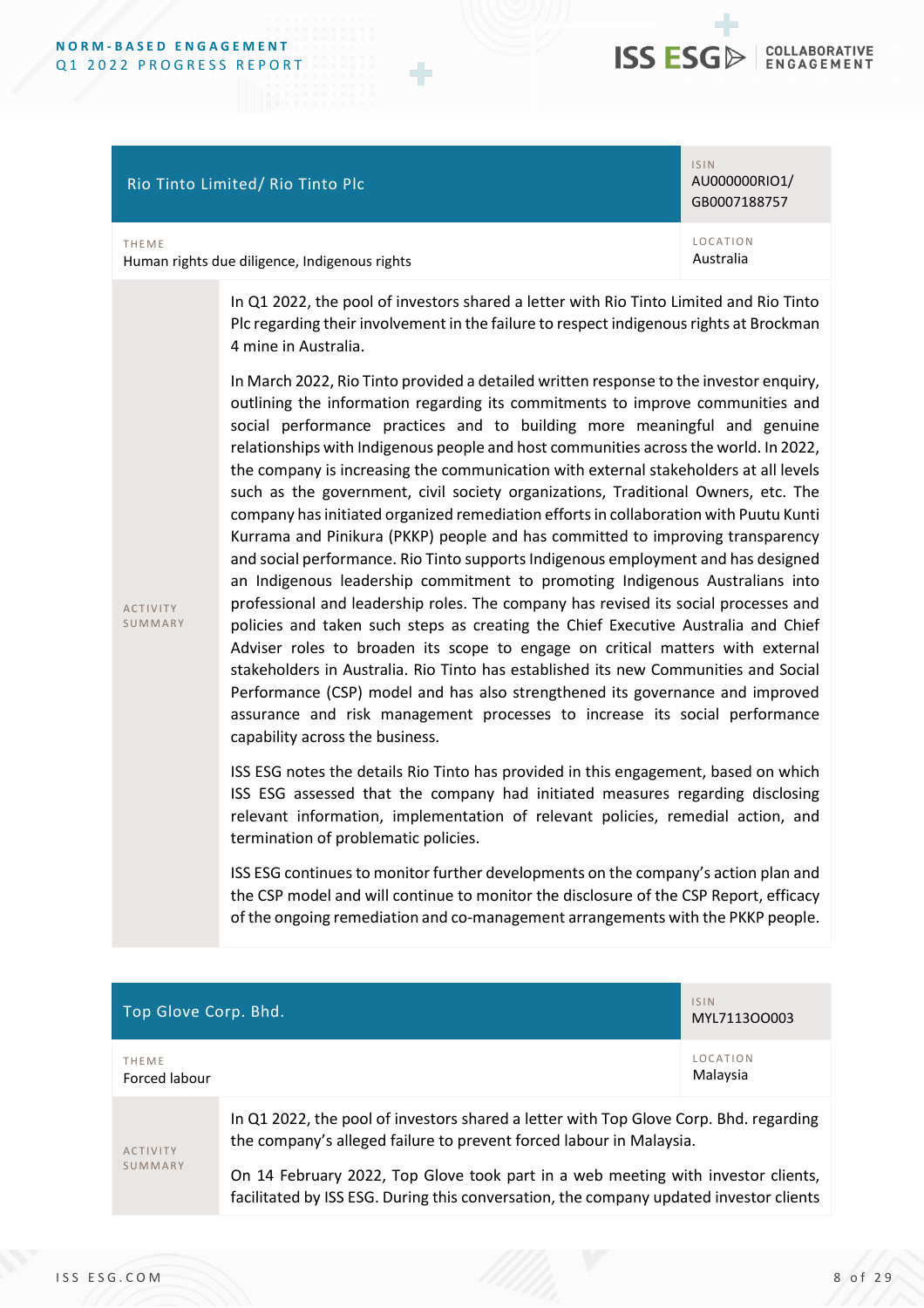

on measures taken to improve its recruitment procedures, specifically migrant worker debt. Along with reimbursing recruitment fees for over 13,000 migrant workers, Top Glove has introduced decent working hours, improvised accommodations, enhanced workplace policies and grievance mechanisms, improved workplace health and safety, and will conduct internal and external audits based on international standards. Additionally, the company highlighted steps taken to strengthen grievance channels for workers, specifically how it publicly reports on the number and nature of these grievances and continues to monitor working conditions, through two third-party auditors. The company also shared its commitment to disclose audit findings and the number, nature and status of grievances raised through its externally managed and internal grievance channels in its FY2022 Sustainability Report.

ISS ESG notes the details Top Glove has provided in this engagement, based on which ISS ESG assessed that the company had expressed commitment to the ongoing disclosure of relevant information and initiated measures concerning implementation of relevant policies, remedial action, and termination of problematic policies.

ISS ESG will continue to monitor these disclosures, along with any allegations raised by stakeholders, to assess the efficacy of the company's measures to identify and mitigate labour rights violations.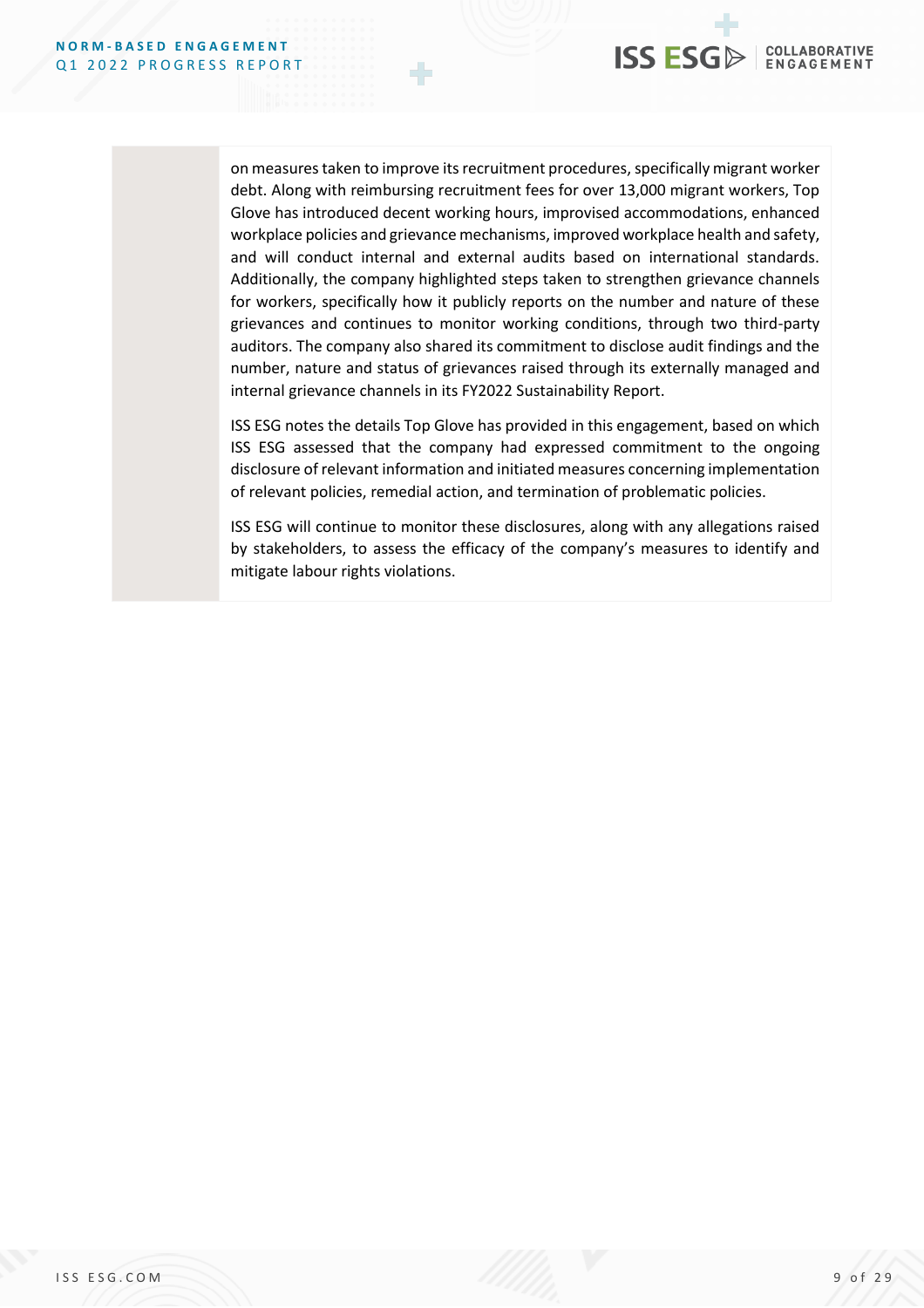## SUMMARY OF ENGAGEMENTS CONDUCTED IN Q1 2022

**The following pages list engagement dialogues that occurred during Q1 2022 for engagements that commenced in Q1 2022 or earlier.** These tables present the progress achieved against the goals established for each engagement. Not included are deferred responses, in which the company acknowledged receiving the engagement letter but did not provide responses to the provided questions, committing to do so in the future.

| Ackermans & van Haaren NV                                                                          |                                                                                                                                   |                                          | <b>ISIN</b><br>BE0003764785 |
|----------------------------------------------------------------------------------------------------|-----------------------------------------------------------------------------------------------------------------------------------|------------------------------------------|-----------------------------|
| <u>ple</u>                                                                                         | <b>SDG ALIGNMENT</b><br>SDG 16: Peace, justice and Strong Institutions; 16.5: Reduce corruption<br>and bribery in all their forms |                                          | QUARTER<br>Q4 2021          |
| <b>THEME</b><br>Corruption: Bribery                                                                |                                                                                                                                   | <b>LOCATION</b><br>Russia                |                             |
| <b>IMPLEMENTATION OF POLICIES</b><br><b>DISCLOSURE</b><br>N/A<br>Measures initiated<br>GOALS SET & |                                                                                                                                   |                                          |                             |
| PROGRESS<br><b>ACHIEVED</b>                                                                        | <b>TERMINATION OF PRACTICE</b><br>N/A                                                                                             | REMEDIAL ACTION<br>No measures announced |                             |

|                                                                                                                                                                                                                                                                                                                                                                                                                                                                                                                                                          | ACS Actividades de Construccion y Servicios SA          |                                                            | <b>ISIN</b><br>ES0167050915 |
|----------------------------------------------------------------------------------------------------------------------------------------------------------------------------------------------------------------------------------------------------------------------------------------------------------------------------------------------------------------------------------------------------------------------------------------------------------------------------------------------------------------------------------------------------------|---------------------------------------------------------|------------------------------------------------------------|-----------------------------|
| SDG ALIGNMENT<br>SDG 11: Sustainable Cities and Communities; 11.4: Protect and safeguard<br>the world's cultural and natural heritage<br>$\mathfrak{S}^{\mathcal{G}}$<br>SDG 15: Life on Land; 15.1: Ensure the conservation, restoration and<br>sustainable use of terrestrial and inland freshwater ecosystems and their<br>services, in particular forests, wetlands, mountains and drylands<br>SDG 16: Peace, justice and Strong Institutions; 16.7: Ensure responsive,<br>inclusive, participatory and representative decision-making at all levels |                                                         | QUARTER<br>Q1 2022                                         |                             |
| <b>THEME</b><br>Environment: Environmental Impacts                                                                                                                                                                                                                                                                                                                                                                                                                                                                                                       |                                                         | <b>LOCATION</b><br>Canada                                  |                             |
| GOALS SET &                                                                                                                                                                                                                                                                                                                                                                                                                                                                                                                                              | <b>DISCLOSURE</b><br>No measures announced              | <b>IMPLEMENTATION OF POLICIES</b><br>No measures announced |                             |
| PROGRESS<br><b>ACHIEVED</b>                                                                                                                                                                                                                                                                                                                                                                                                                                                                                                                              | <b>TERMINATION OF PRACTICE</b><br>No measures announced | REMEDIAL ACTION<br>No measures announced                   |                             |
| <b>THEME</b><br>Human Rights: Indigenous Rights                                                                                                                                                                                                                                                                                                                                                                                                                                                                                                          |                                                         |                                                            | <b>LOCATION</b><br>Canada   |
|                                                                                                                                                                                                                                                                                                                                                                                                                                                                                                                                                          | <b>DISCLOSURE</b><br>No measures announced              | <b>IMPLEMENTATION OF POLICIES</b><br>No measures announced |                             |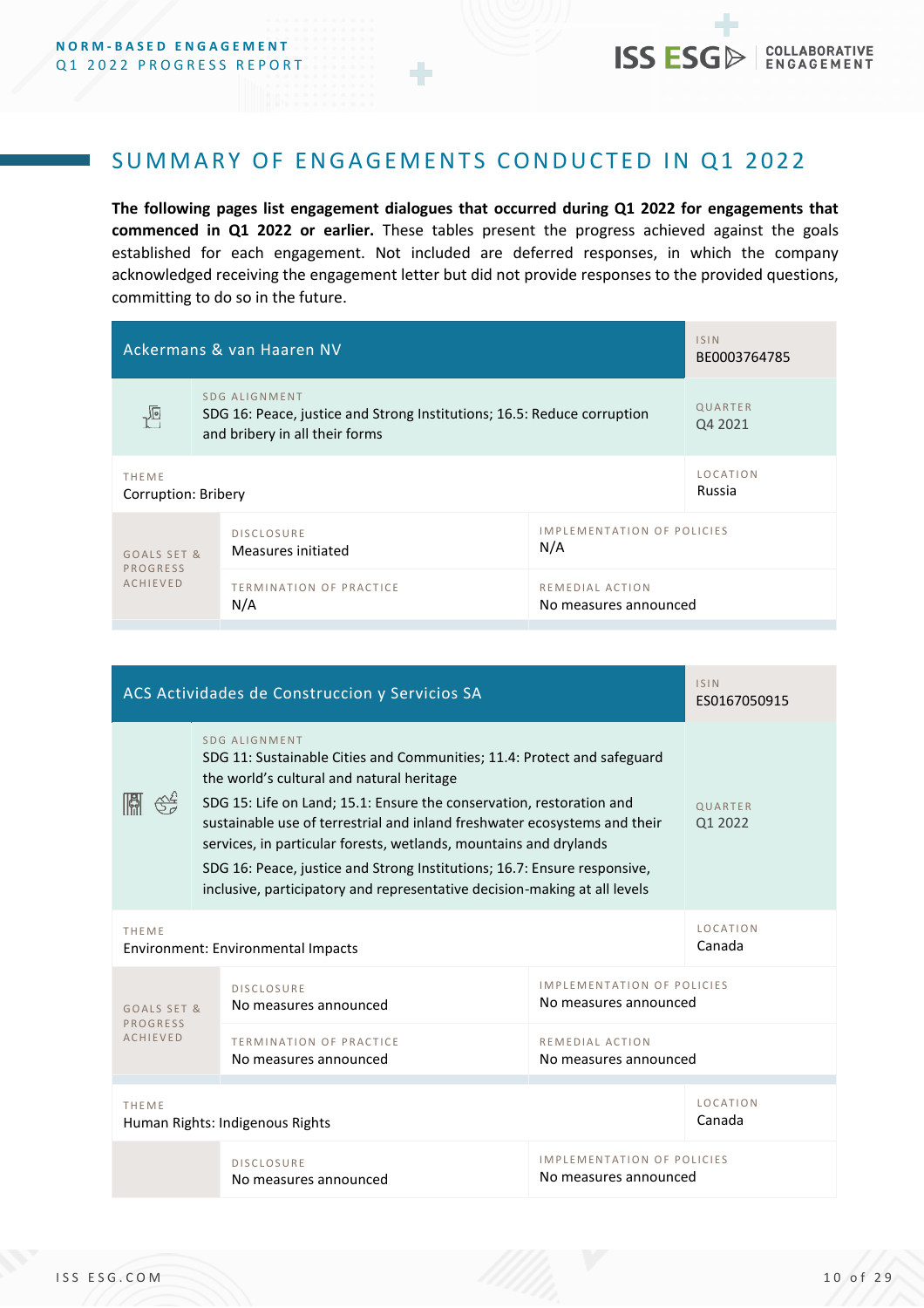

GOALS SET & P R O G R E S S A C H I E V E D

TERMINATION OF PRACTICE No measures announced

#### R E M E D I A L A C T I O N No measures announced

| <b>AES Andes SA</b>                 |                                                                                                                                        | <b>ISIN</b><br>US00105DAB10 |
|-------------------------------------|----------------------------------------------------------------------------------------------------------------------------------------|-----------------------------|
| 44                                  | SDG ALIGNMENT<br>SDG 12: Responsible Consumption and Production; 12.4: Environmentally<br>sound management of chemicals and all wastes |                             |
| THEME<br>Environment: Air Pollution |                                                                                                                                        | LOCATION<br>Chile           |
| GOALS SET &<br>PROGRESS             | <b>IMPLEMENTATION OF POLICIES</b><br><b>DISCLOSURE</b><br>Measures initiated<br>Measures initiated                                     |                             |
| <b>ACHIEVED</b>                     | <b>TERMINATION OF PRACTICE</b><br>REMEDIAL ACTION<br>Measures initiated<br>Measures initiated                                          |                             |

| <b>Airbus SE</b>                                                                                                                                                                                                                                                                                                   |                                                                                                       |                                                  | <b>ISIN</b><br>NL0000235190             |
|--------------------------------------------------------------------------------------------------------------------------------------------------------------------------------------------------------------------------------------------------------------------------------------------------------------------|-------------------------------------------------------------------------------------------------------|--------------------------------------------------|-----------------------------------------|
| <b>SDG ALIGNMENT</b><br>SDG 8: Decent Work and Economic Growth; 8.8: Protect labour rights and<br>promote safe and secure working environments for all workers<br>$\bigoplus' \biguparrow_{\text{I}}$<br>SDG 16: Peace, justice and Strong Institutions; 16.5: Reduce corruption<br>and bribery in all their forms |                                                                                                       | QUARTER<br>Q3 2021                               |                                         |
| <b>THEME</b>                                                                                                                                                                                                                                                                                                       | Labour Rights: Union Rights                                                                           |                                                  | <b>LOCATION</b><br><b>United States</b> |
| GOALS SET &<br>PROGRESS                                                                                                                                                                                                                                                                                            | <b>DISCLOSURE</b><br>Measures initiated                                                               | IMPLEMENTATION OF POLICIES<br>Measures initiated |                                         |
| <b>ACHIEVED</b>                                                                                                                                                                                                                                                                                                    | TERMINATION OF PRACTICE<br>Measures initiated                                                         | REMEDIAL ACTION<br>Measures initiated            |                                         |
| <b>THEME</b><br>Corruption: Bribery                                                                                                                                                                                                                                                                                |                                                                                                       |                                                  | <b>LOCATION</b><br>China                |
| GOALS SET &<br>PROGRESS                                                                                                                                                                                                                                                                                            | <b>IMPLEMENTATION OF POLICIES</b><br><b>DISCLOSURE</b><br>No measures announced<br>Measures initiated |                                                  |                                         |
| <b>ACHIEVED</b>                                                                                                                                                                                                                                                                                                    | <b>TERMINATION OF PRACTICE</b><br>N/A                                                                 | REMEDIAL ACTION<br>Measures initiated            |                                         |
| <b>THEME</b><br>Corruption: Bribery                                                                                                                                                                                                                                                                                |                                                                                                       |                                                  | <b>LOCATION</b><br>Ghana                |
|                                                                                                                                                                                                                                                                                                                    | <b>DISCLOSURE</b>                                                                                     | <b>IMPLEMENTATION OF POLICIES</b>                |                                         |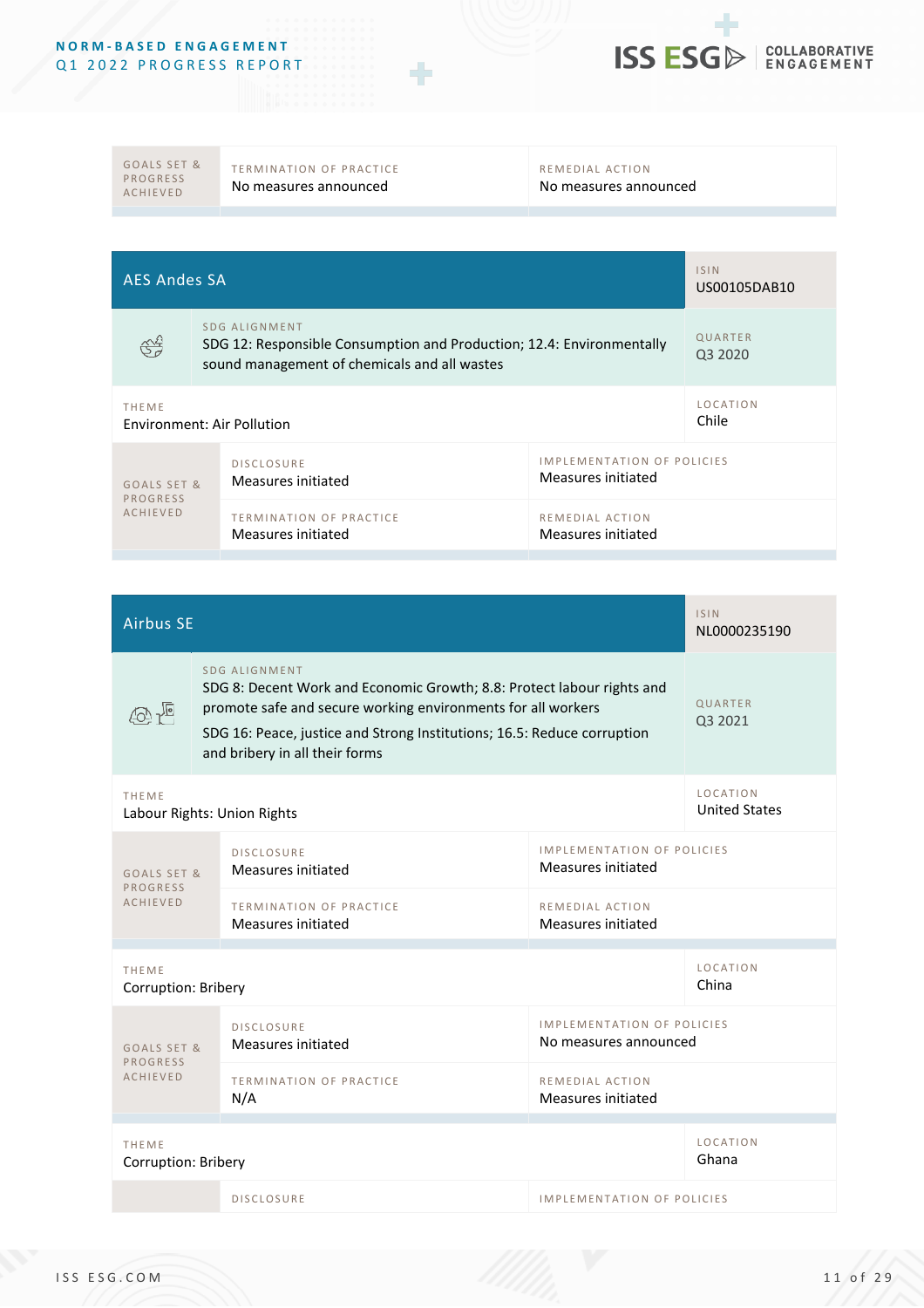

| GOALS SET &                                                                 | Measures initiated                      | No measures announced                                      |                                                   |  |
|-----------------------------------------------------------------------------|-----------------------------------------|------------------------------------------------------------|---------------------------------------------------|--|
| <b>PROGRESS</b><br><b>ACHIEVED</b>                                          | <b>TERMINATION OF PRACTICE</b><br>N/A   | REMEDIAL ACTION<br>Measures initiated                      |                                                   |  |
| THEME<br>Corruption: Bribery                                                |                                         |                                                            | <b>LOCATION</b><br>Nepal                          |  |
| GOALS SET &                                                                 | <b>DISCLOSURE</b><br>Measures initiated | <b>IMPLEMENTATION OF POLICIES</b><br>No measures announced |                                                   |  |
| <b>PROGRESS</b><br><b>ACHIEVED</b>                                          | <b>TERMINATION OF PRACTICE</b><br>N/A   | REMEDIAL ACTION<br>Measures initiated                      |                                                   |  |
| THEME<br>Corruption: Bribery                                                |                                         |                                                            | <b>LOCATION</b><br><b>United Arab</b><br>Emirates |  |
| GOALS SET &                                                                 | <b>DISCLOSURE</b><br>Measures initiated | IMPLEMENTATION OF POLICIES<br>No measures announced        |                                                   |  |
| <b>PROGRESS</b><br><b>ACHIEVED</b><br><b>TERMINATION OF PRACTICE</b><br>N/A |                                         | REMEDIAL ACTION<br>Measures initiated                      |                                                   |  |
| <b>LOCATION</b><br>THEME<br>Sri Lanka<br>Corruption: Bribery                |                                         |                                                            |                                                   |  |
| GOALS SET &<br><b>PROGRESS</b>                                              | DISCLOSURE<br>Measures initiated        | <b>IMPLEMENTATION OF POLICIES</b><br>No measures announced |                                                   |  |
| <b>ACHIEVED</b>                                                             | TERMINATION OF PRACTICE<br>N/A          | REMEDIAL ACTION<br>Measures initiated                      |                                                   |  |
| <b>THEME</b><br>Corruption: Bribery                                         |                                         |                                                            | <b>LOCATION</b><br>Taiwan                         |  |
| GOALS SET &<br>PROGRESS                                                     | <b>DISCLOSURE</b><br>Measures initiated | <b>IMPLEMENTATION OF POLICIES</b><br>No measures announced |                                                   |  |
| <b>ACHIEVED</b>                                                             | TERMINATION OF PRACTICE<br>N/A          | REMEDIAL ACTION<br>Measures initiated                      |                                                   |  |
| THEME<br>Corruption: Bribery                                                |                                         | <b>LOCATION</b><br>Malaysia                                |                                                   |  |
| GOALS SET &<br>PROGRESS                                                     | <b>DISCLOSURE</b><br>Measures initiated | <b>IMPLEMENTATION OF POLICIES</b><br>No measures announced |                                                   |  |
| <b>ACHIEVED</b>                                                             | <b>TERMINATION OF PRACTICE</b><br>N/A   | REMEDIAL ACTION<br>Measures initiated                      |                                                   |  |
| <b>LOCATION</b><br>THEME<br>Kuwait<br>Corruption: Bribery                   |                                         |                                                            |                                                   |  |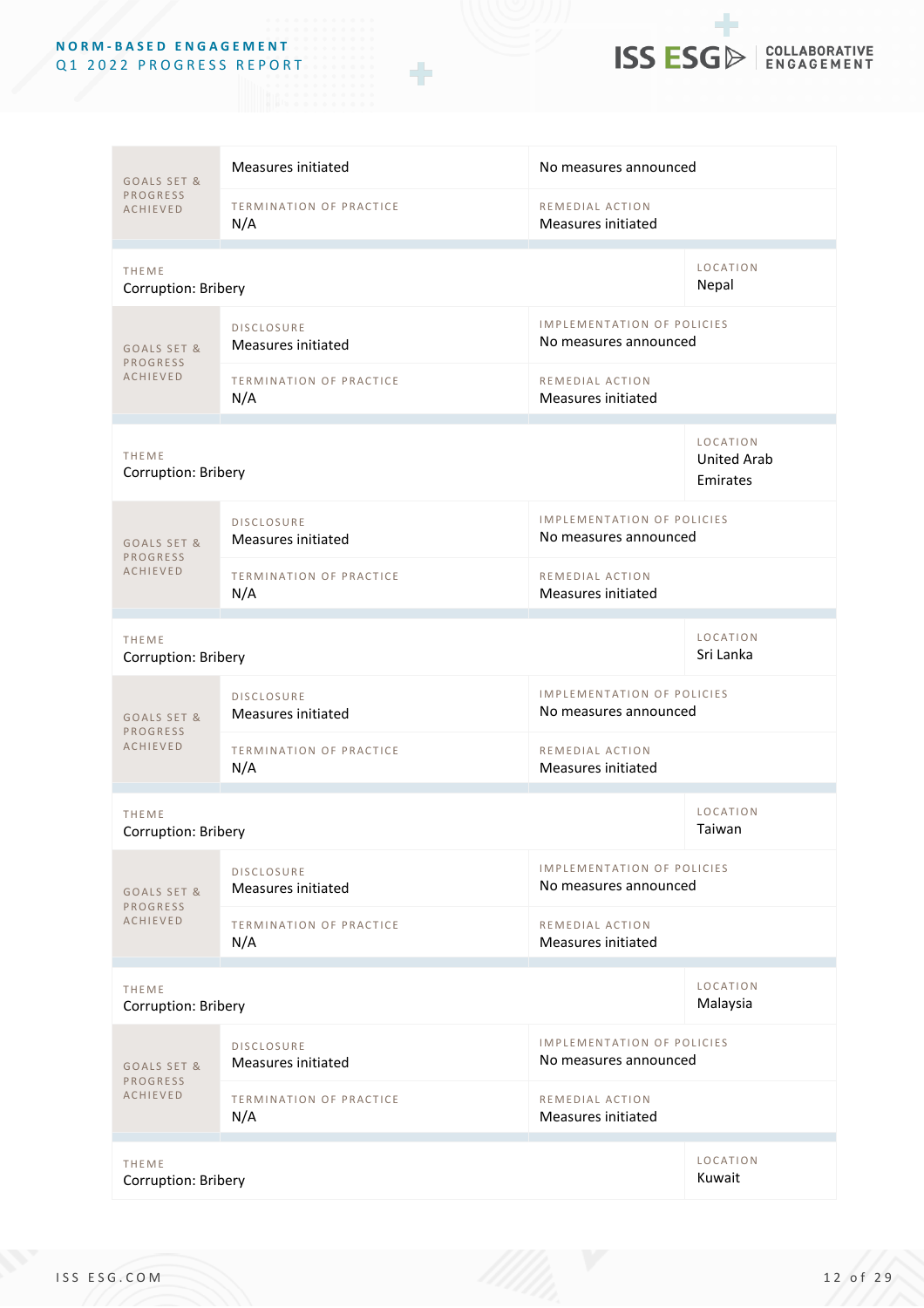

| GOALS SET & | <b>DISCLOSURE</b>              | IMPLEMENTATION OF POLICIES |
|-------------|--------------------------------|----------------------------|
| PROGRESS    | Measures initiated             | N/A                        |
| ACHIEVED    | TERMINATION OF PRACTICE<br>N/A | REMEDIAL ACTION<br>N/A     |

| Alphabet Inc.                                                                                                                                                                                                                                                                                |                                                        |                                                            | <b>ISIN</b><br>US02079K1079             |
|----------------------------------------------------------------------------------------------------------------------------------------------------------------------------------------------------------------------------------------------------------------------------------------------|--------------------------------------------------------|------------------------------------------------------------|-----------------------------------------|
| SDG ALIGNMENT<br>SDG 3: Good Health and Wellbeing; Overarching: Ensure healthy lives and<br>$\mathbb{R}$<br>promote well-being for all at all ages<br>SDG 8: Decent Work and Economic Growth; 8.8: Protect labour rights and<br>promote safe and secure working environments for all workers |                                                        | QUARTER<br>Q3 2021                                         |                                         |
| <b>THEME</b>                                                                                                                                                                                                                                                                                 | Labour Rights: Workplace Health and Safety             |                                                            | <b>LOCATION</b><br><b>United States</b> |
| <b>IMPLEMENTATION OF POLICIES</b><br><b>DISCLOSURE</b><br>Commitment expressed<br>Commitment expressed<br>GOALS SET &<br>PROGRESS<br><b>ACHIEVED</b><br><b>TERMINATION OF PRACTICE</b><br>REMEDIAL ACTION<br>Commitment expressed<br>Commitment expressed                                    |                                                        |                                                            |                                         |
|                                                                                                                                                                                                                                                                                              |                                                        |                                                            |                                         |
| THEME<br>Corruption: Anti-Competitive Behaviour                                                                                                                                                                                                                                              |                                                        | <b>LOCATION</b><br>Several countries                       |                                         |
| GOALS SET &<br><b>PROGRESS</b>                                                                                                                                                                                                                                                               | <b>DISCLOSURE</b><br>No measures announced             | <b>IMPLEMENTATION OF POLICIES</b><br>No measures announced |                                         |
| <b>ACHIEVED</b>                                                                                                                                                                                                                                                                              | <b>TERMINATION OF PRACTICE</b><br>Commitment expressed | REMEDIAL ACTION<br>Measures initiated                      |                                         |
| <b>THEME</b><br>Human Rights: Consumer Rights                                                                                                                                                                                                                                                |                                                        |                                                            | <b>LOCATION</b><br>France               |
| GOALS SET &<br><b>PROGRESS</b>                                                                                                                                                                                                                                                               | <b>DISCLOSURE</b><br>Measures initiated                | <b>IMPLEMENTATION OF POLICIES</b><br>Measures initiated    |                                         |
| <b>ACHIEVED</b>                                                                                                                                                                                                                                                                              | <b>TERMINATION OF PRACTICE</b><br>Commitment expressed | REMEDIAL ACTION<br>Measures initiated                      |                                         |

|   | Amazon.com, Inc.                                                                                                                                                                                                                                                                        | <b>ISIN</b><br>US0231351067 |
|---|-----------------------------------------------------------------------------------------------------------------------------------------------------------------------------------------------------------------------------------------------------------------------------------------|-----------------------------|
| Æ | SDG ALIGNMENT<br>SDG 8: Decent Work and Economic Growth; 8.5: Achieve full and<br>productive employment and decent work for all women and men<br>SDG 8: Decent Work and Economic Growth; 8.8: Protect labour rights and<br>promote safe and secure working environments for all workers | QUARTER<br>01 2021          |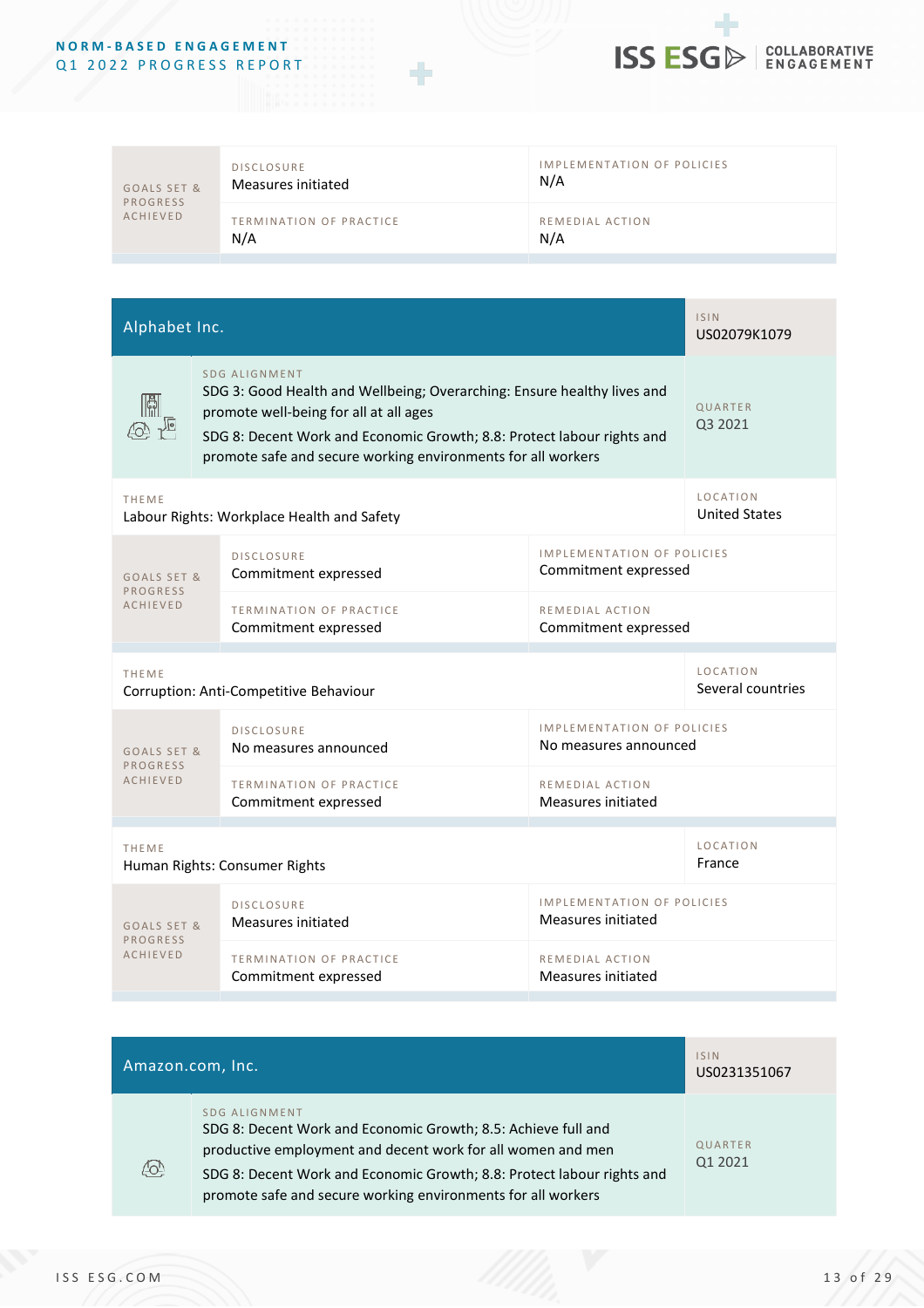

**ISS ESC** 

COLLABORATIVE **ENGAGEMENT** 

|   | <b>BHP Group Limited</b> | <b>ISIN</b><br>AU000000BHP4 |
|---|--------------------------|-----------------------------|
| ₩ | <b>SDG ALIGNMENT</b>     | QUARTER<br>Q1 2021          |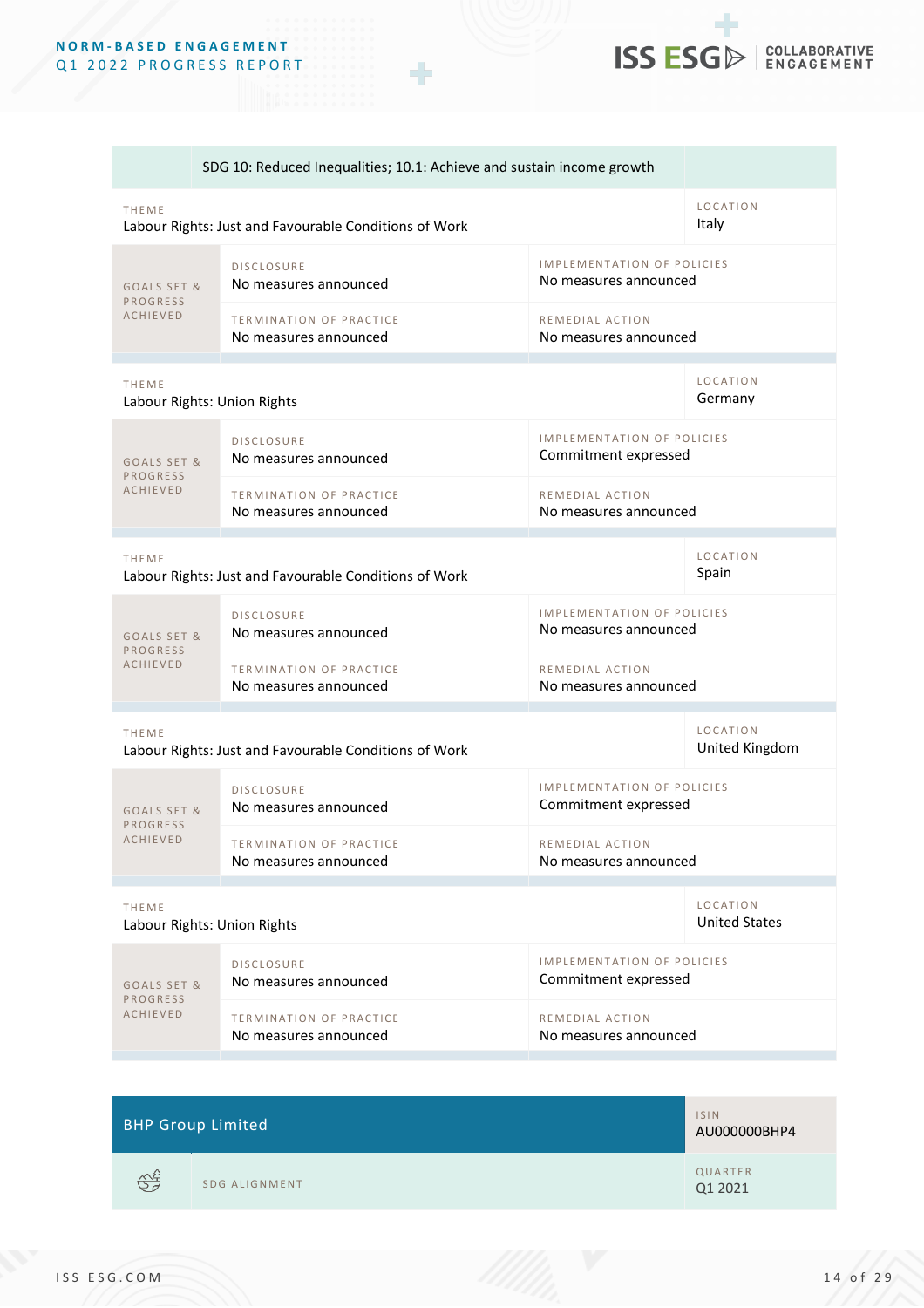

|                                             | SDG 6: Clean Water and Sanitation; 6.3: Improve water quality by reducing<br>pollution, eliminating dumping and minimizing release of hazardous<br>chemicals and materials<br>SDG 12: Responsible Consumption and Production; 12.4: Environmentally<br>sound management of chemicals and all wastes |                                                                |                           |  |
|---------------------------------------------|-----------------------------------------------------------------------------------------------------------------------------------------------------------------------------------------------------------------------------------------------------------------------------------------------------|----------------------------------------------------------------|---------------------------|--|
| THEME                                       | <b>Environment: Water Pollution</b>                                                                                                                                                                                                                                                                 |                                                                | <b>LOCATION</b><br>Brazil |  |
| GOALS SET &<br>PROGRESS                     | <b>DISCLOSURE</b><br>Credible measures adopted                                                                                                                                                                                                                                                      | IMPLEMENTATION OF POLICIES<br>Credible measures adopted        |                           |  |
| <b>ACHIEVED</b>                             | TERMINATION OF PRACTICE<br>Measures initiated                                                                                                                                                                                                                                                       | REMEDIAL ACTION<br>Measures initiated                          |                           |  |
| THEME<br>Environment: Environmental Impacts |                                                                                                                                                                                                                                                                                                     | <b>LOCATION</b><br>Chile                                       |                           |  |
| GOALS SET &<br><b>PROGRESS</b>              | <b>DISCLOSURE</b><br>Credible measures adopted                                                                                                                                                                                                                                                      | <b>IMPLEMENTATION OF POLICIES</b><br>Credible measures adopted |                           |  |
| <b>ACHIEVED</b>                             | TERMINATION OF PRACTICE<br>Measures initiated                                                                                                                                                                                                                                                       | REMEDIAL ACTION<br>Measures initiated                          |                           |  |

| Companhia de Saneamento do Parana                                            |                                                                                                                                                                                                                                                                                                                      | <b>ISIN</b><br>BRSAPRACNOR9           |                    |  |
|------------------------------------------------------------------------------|----------------------------------------------------------------------------------------------------------------------------------------------------------------------------------------------------------------------------------------------------------------------------------------------------------------------|---------------------------------------|--------------------|--|
|                                                                              | SDG ALIGNMENT<br>SDG 6: Clean Water and Sanitation; 6.3: Improve water quality by reducing<br>pollution, eliminating dumping and minimizing release of hazardous<br>chemicals and materials<br>SDG 12: Responsible Consumption and Production; 12.4: Environmentally<br>sound management of chemicals and all wastes |                                       | QUARTER<br>Q3 2021 |  |
| <b>THEME</b><br><b>Environment: Water Pollution</b>                          |                                                                                                                                                                                                                                                                                                                      | <b>LOCATION</b><br>Brazil             |                    |  |
| <b>DISCLOSURE</b><br>Measures initiated<br>Measures initiated<br>GOALS SET & |                                                                                                                                                                                                                                                                                                                      | <b>IMPLEMENTATION OF POLICIES</b>     |                    |  |
| PROGRESS<br><b>ACHIEVED</b>                                                  | TERMINATION OF PRACTICE<br>Measures initiated                                                                                                                                                                                                                                                                        | REMEDIAL ACTION<br>Measures initiated |                    |  |

|     | Delta Air Lines, Inc.                                                                                                              | <b>ISIN</b><br>US2473617023 |
|-----|------------------------------------------------------------------------------------------------------------------------------------|-----------------------------|
| ŢŌĎ | SDG ALIGNMENT<br>SDG 3: Good Health and Wellbeing; Overarching: Ensure healthy lives and<br>promote well-being for all at all ages | QUARTER<br>Q1 2022          |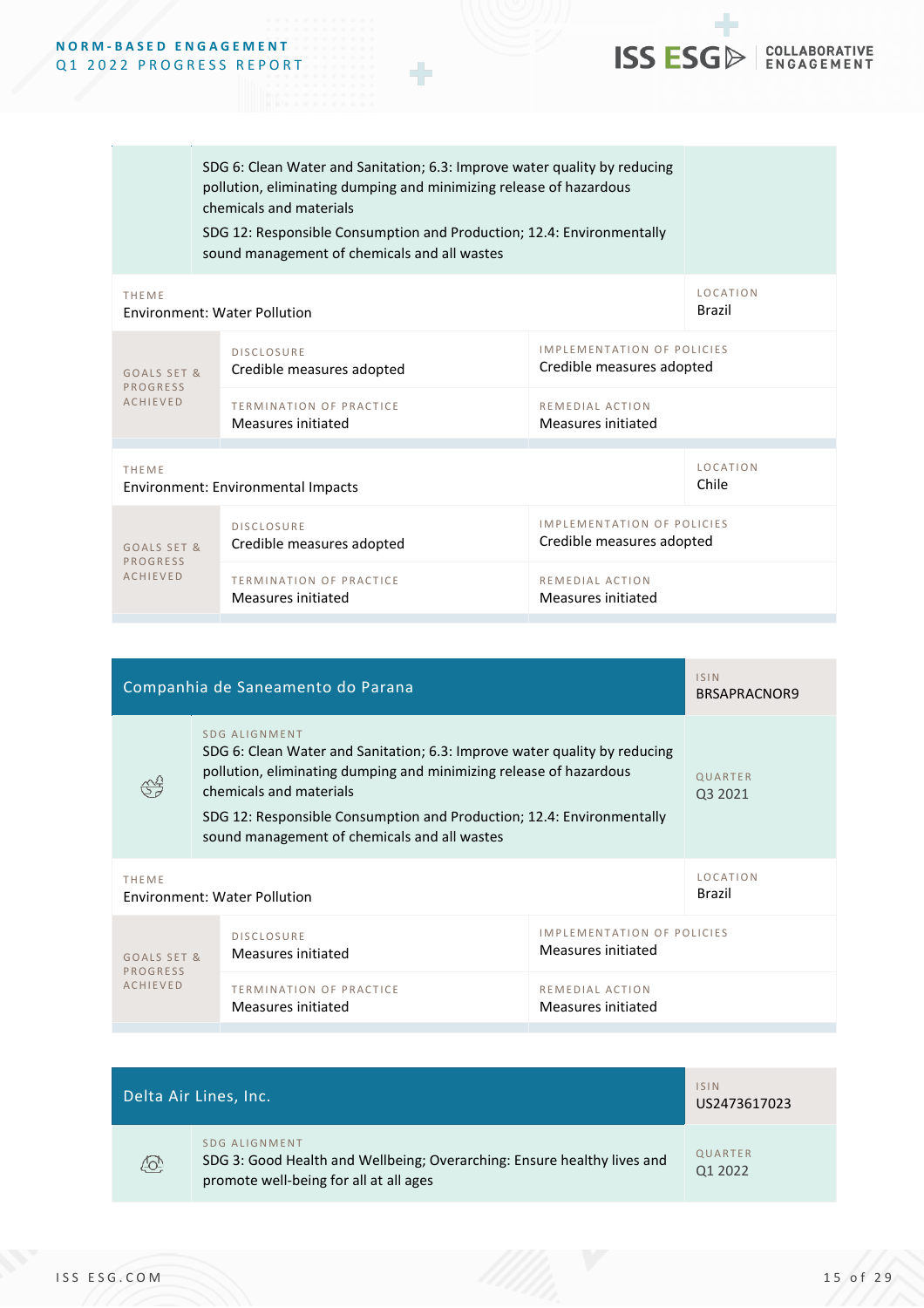|                      | SDG 8: Decent Work and Economic Growth; 8.8: Protect labour rights and<br>promote safe and secure working environments for all workers |                                                           |                                  |
|----------------------|----------------------------------------------------------------------------------------------------------------------------------------|-----------------------------------------------------------|----------------------------------|
| <b>THEME</b>         | Labour Rights: Union Rights                                                                                                            |                                                           | LOCATION<br><b>United States</b> |
| GOALS SET &          | <b>DISCLOSURE</b><br>No measures announced                                                                                             | <b>IMPLEMENTATION OF POLICIES</b><br>Commitment expressed |                                  |
| PROGRESS<br>ACHIEVED | <b>TERMINATION OF PRACTICE</b><br>Commitment expressed                                                                                 | REMEDIAL ACTION<br>Commitment expressed                   |                                  |

÷

٠

**ISS ESG** ENGAGEMENT

| Freeport-McMoRan, Inc.                              |                                                                                                                                                                                                                                                                                                                      | <b>ISIN</b><br>US35671D8570                                |                           |
|-----------------------------------------------------|----------------------------------------------------------------------------------------------------------------------------------------------------------------------------------------------------------------------------------------------------------------------------------------------------------------------|------------------------------------------------------------|---------------------------|
|                                                     | SDG ALIGNMENT<br>SDG 6: Clean Water and Sanitation; 6.3: Improve water quality by reducing<br>pollution, eliminating dumping and minimizing release of hazardous<br>chemicals and materials<br>SDG 12: Responsible Consumption and Production; 12.4: Environmentally<br>sound management of chemicals and all wastes |                                                            | <b>OUARTER</b><br>Q1 2022 |
| <b>THEME</b><br><b>Environment: Water Pollution</b> |                                                                                                                                                                                                                                                                                                                      | <b>LOCATION</b><br>Indonesia                               |                           |
| GOALS SET &<br>PROGRESS                             | <b>DISCLOSURE</b><br>No measures announced                                                                                                                                                                                                                                                                           | <b>IMPLEMENTATION OF POLICIES</b><br>No measures announced |                           |
| <b>ACHIEVED</b>                                     | <b>TERMINATION OF PRACTICE</b><br>No measures announced                                                                                                                                                                                                                                                              | REMEDIAL ACTION<br>No measures announced                   |                           |

| Google LLC                                                 |                                                                                                                                                                                                                                                                              |                                                           | <b>ISIN</b><br>US38259PAA03 |  |
|------------------------------------------------------------|------------------------------------------------------------------------------------------------------------------------------------------------------------------------------------------------------------------------------------------------------------------------------|-----------------------------------------------------------|-----------------------------|--|
| $\mathbb{R}$                                               | SDG ALIGNMENT<br>SDG 3: Good Health and Wellbeing; Overarching: Ensure healthy lives and<br>promote well-being for all at all ages<br>SDG 8: Decent Work and Economic Growth; 8.8: Protect labour rights and<br>promote safe and secure working environments for all workers |                                                           | QUARTER<br>Q3 2021          |  |
| <b>THEME</b><br>Labour Rights: Workplace Health and Safety |                                                                                                                                                                                                                                                                              | <b>LOCATION</b><br><b>United States</b>                   |                             |  |
| <b>DISCLOSURE</b><br>Commitment expressed<br>GOALS SET &   |                                                                                                                                                                                                                                                                              | <b>IMPLEMENTATION OF POLICIES</b><br>Commitment expressed |                             |  |
| PROGRESS<br><b>ACHIEVED</b>                                | <b>TERMINATION OF PRACTICE</b><br>Commitment expressed                                                                                                                                                                                                                       | REMEDIAL ACTION<br>Commitment expressed                   |                             |  |
| <b>THEME</b>                                               |                                                                                                                                                                                                                                                                              |                                                           | <b>LOCATION</b>             |  |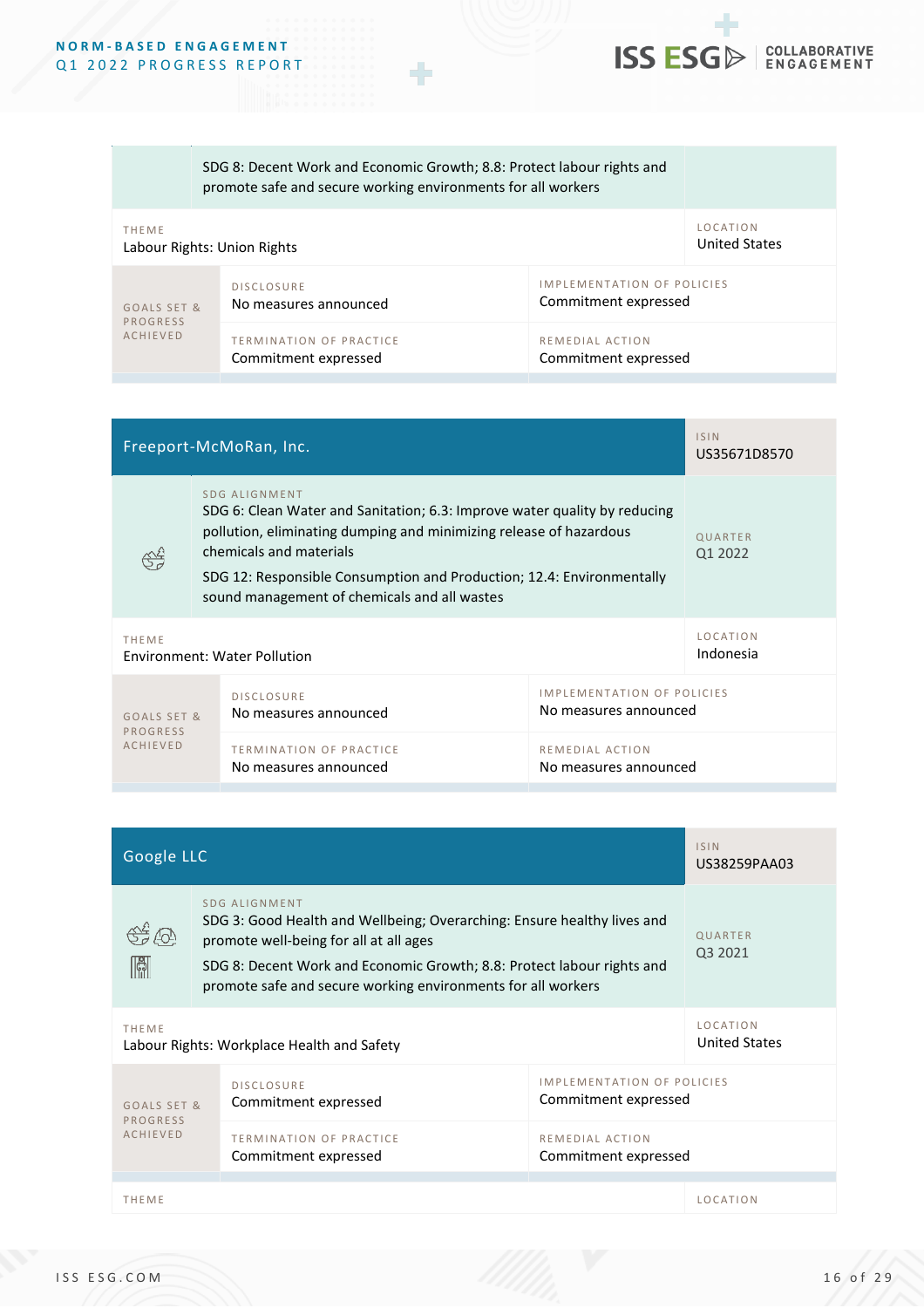

| Bribery: Anti-Competitive Behaviour                          |                                                        | Several countries                                          |  |
|--------------------------------------------------------------|--------------------------------------------------------|------------------------------------------------------------|--|
| GOALS SET &<br>PROGRESS                                      | <b>DISCLOSURE</b><br>No measures announced             | <b>IMPLEMENTATION OF POLICIES</b><br>No measures announced |  |
| <b>ACHIEVED</b>                                              | TERMINATION OF PRACTICE<br>Commitment expressed        | REMEDIAL ACTION<br>Measures initiated                      |  |
| LOCATION<br>THEME<br>France<br>Human Rights: Consumer Rights |                                                        |                                                            |  |
| GOALS SET &                                                  | <b>DISCLOSURE</b><br>Measures initiated                | <b>IMPLEMENTATION OF POLICIES</b><br>Measures initiated    |  |
| PROGRESS<br><b>ACHIEVED</b>                                  | <b>TERMINATION OF PRACTICE</b><br>Commitment expressed | REMEDIAL ACTION<br>Measures initiated                      |  |

|                                                 | Jardine Cycle & Carriage Limited                                                                                                                                                                                                                                                                                                                                                                                                                                           |                                                           | <b>ISIN</b><br>SG1B51001017 |
|-------------------------------------------------|----------------------------------------------------------------------------------------------------------------------------------------------------------------------------------------------------------------------------------------------------------------------------------------------------------------------------------------------------------------------------------------------------------------------------------------------------------------------------|-----------------------------------------------------------|-----------------------------|
| H                                               | SDG ALIGNMENT<br>SDG 15: Life on Land; 15.2: Sustainable management of all types of<br>forests, SDG 15: Life on Land; 15.5: Protect and prevent the extinction of<br>threatened species<br>SDG 11: Sustainable Cities and Communities; 11.4: Protect and safeguard<br>the world's cultural and natural heritage<br>SDG 16: Peace, justice, and Strong Institutions; 16.7: Ensure responsive,<br>inclusive, participatory, and representative decision-making at all levels |                                                           | QUARTER<br>Q3 2021          |
| <b>THEME</b><br>Human rights: Indigenous Rights |                                                                                                                                                                                                                                                                                                                                                                                                                                                                            | <b>LOCATION</b><br>Indonesia                              |                             |
| GOALS SET &                                     | <b>DISCLOSURE</b><br>Commitment expressed                                                                                                                                                                                                                                                                                                                                                                                                                                  | <b>IMPLEMENTATION OF POLICIES</b><br>Commitment expressed |                             |
| <b>PROGRESS</b><br><b>ACHIEVED</b>              | <b>TERMINATION OF PRACTICE</b><br>N/A                                                                                                                                                                                                                                                                                                                                                                                                                                      | REMEDIAL ACTION<br>Commitment expressed                   |                             |

| Jardine Matheson Holdings Ltd. |                                                                                                                                                                                                                                                                                                                                                                                               | <b>ISIN</b><br>BMG507361001 |
|--------------------------------|-----------------------------------------------------------------------------------------------------------------------------------------------------------------------------------------------------------------------------------------------------------------------------------------------------------------------------------------------------------------------------------------------|-----------------------------|
| H                              | SDG ALIGNMENT<br>SDG 11: Sustainable Cities and Communities: 11.3: Inclusive and<br>sustainable urbanization<br>SDG 11: Sustainable Cities and Communities; 11.4: Protect and safeguard<br>the world's cultural and natural heritage<br>SDG 16: Peace, justice and Strong Institutions; 16.7: Ensure responsive,<br>inclusive, participatory and representative decision-making at all levels | QUARTER<br>Q3 2021          |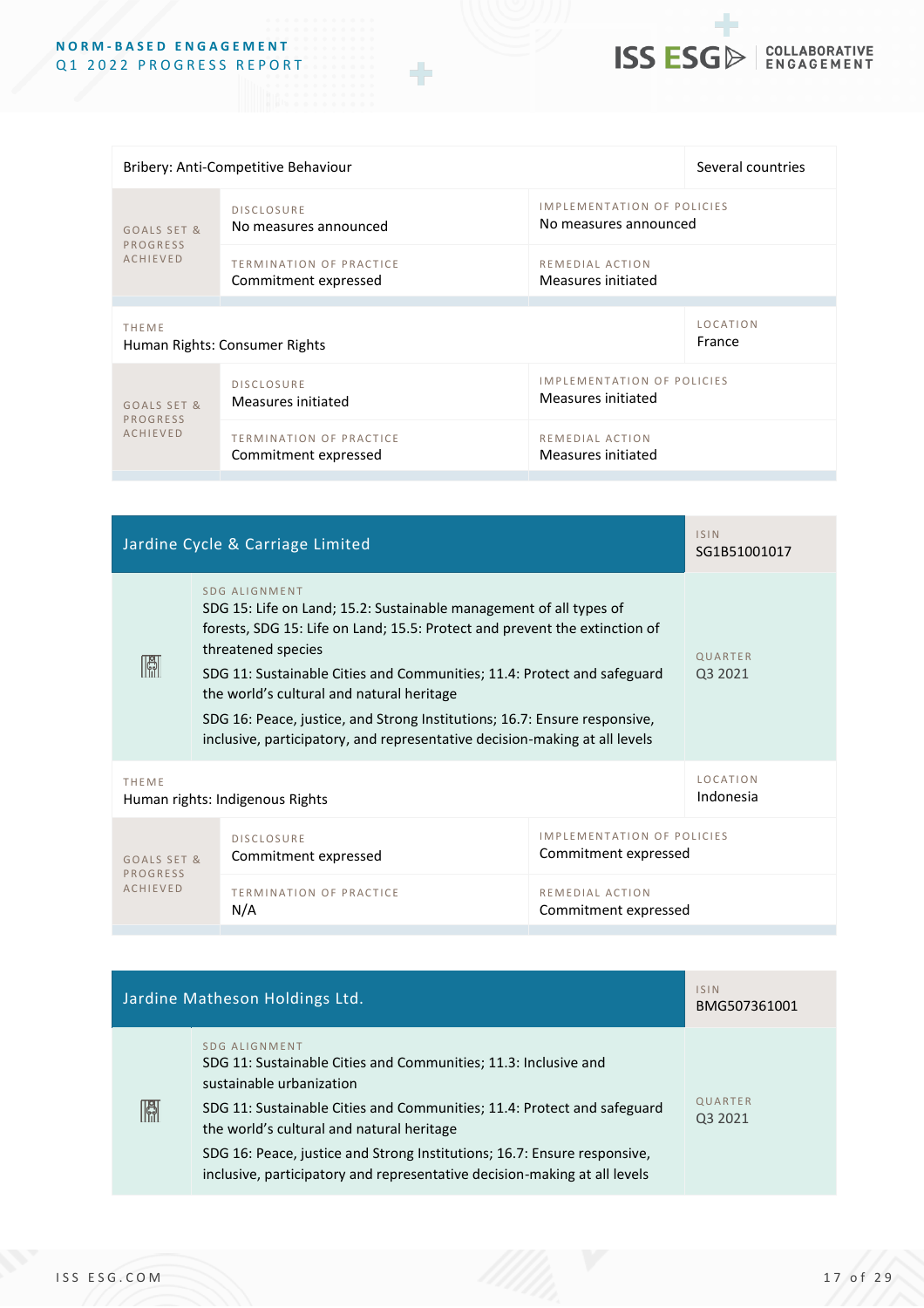

| <b>LOCATION</b><br>THEME<br>Indonesia<br>Human rights: Indigenous Rights |                                                  |                                                    |  |
|--------------------------------------------------------------------------|--------------------------------------------------|----------------------------------------------------|--|
| GOALS SET &<br>PROGRESS<br><b>ACHIEVED</b>                               | <b>DISCLOSURE</b><br>Commitment expressed        | IMPLEMENTATION OF POLICIES<br>Commitment expressed |  |
|                                                                          | TERMINATION OF PRACTICE<br>No measures announced | REMEDIAL ACTION<br>Commitment expressed            |  |

| Jardine Strategic Holdings Ltd.                 |                                                                                                                                                                                                                                                                                                                                                                                               |                                                    | <b>ISIN</b><br>BMG507641022  |
|-------------------------------------------------|-----------------------------------------------------------------------------------------------------------------------------------------------------------------------------------------------------------------------------------------------------------------------------------------------------------------------------------------------------------------------------------------------|----------------------------------------------------|------------------------------|
| H                                               | SDG ALIGNMENT<br>SDG 11: Sustainable Cities and Communities; 11.3: Inclusive and<br>sustainable urbanization<br>SDG 11: Sustainable Cities and Communities; 11.4: Protect and safeguard<br>the world's cultural and natural heritage<br>SDG 16: Peace, justice and Strong Institutions; 16.7: Ensure responsive,<br>inclusive, participatory and representative decision-making at all levels |                                                    | QUARTER<br>Q3 2021           |
| <b>THFMF</b><br>Human rights: Indigenous Rights |                                                                                                                                                                                                                                                                                                                                                                                               |                                                    | <b>LOCATION</b><br>Indonesia |
| GOALS SET &<br>PROGRESS                         | <b>DISCLOSURE</b><br>Commitment expressed                                                                                                                                                                                                                                                                                                                                                     | IMPLEMENTATION OF POLICIES<br>Commitment expressed |                              |
| <b>ACHIEVED</b>                                 | <b>TERMINATION OF PRACTICE</b><br>N/A                                                                                                                                                                                                                                                                                                                                                         | REMEDIAL ACTION<br>Commitment expressed            |                              |

| Meta Platforms, Inc.                       |                                                                                                                                                                                                                                                                              |                                         | <b>ISIN</b><br>US30303M1027 |
|--------------------------------------------|------------------------------------------------------------------------------------------------------------------------------------------------------------------------------------------------------------------------------------------------------------------------------|-----------------------------------------|-----------------------------|
| 407                                        | SDG ALIGNMENT<br>SDG 3: Good Health and Wellbeing; Overarching: Ensure healthy lives and<br>promote well-being for all at all ages<br>SDG 8: Decent Work and Economic Growth; 8.8: Protect labour rights and<br>promote safe and secure working environments for all workers |                                         | QUARTER<br>Q3 2021          |
| <b>THEME</b>                               |                                                                                                                                                                                                                                                                              |                                         | <b>LOCATION</b>             |
| Labour Rights: Workplace Health and Safety |                                                                                                                                                                                                                                                                              |                                         | Ireland                     |
| GOALS SET &                                | <b>DISCLOSURE</b>                                                                                                                                                                                                                                                            | <b>IMPLEMENTATION OF POLICIES</b>       |                             |
| PROGRESS                                   | Commitment expressed                                                                                                                                                                                                                                                         | Commitment expressed                    |                             |
| <b>ACHIEVED</b>                            | <b>TERMINATION OF PRACTICE</b><br>No measures announced                                                                                                                                                                                                                      | REMEDIAL ACTION<br>Commitment expressed |                             |
| <b>THEME</b>                               |                                                                                                                                                                                                                                                                              |                                         | <b>LOCATION</b>             |
| Labour Rights: Workplace Health and Safety |                                                                                                                                                                                                                                                                              |                                         | <b>United States</b>        |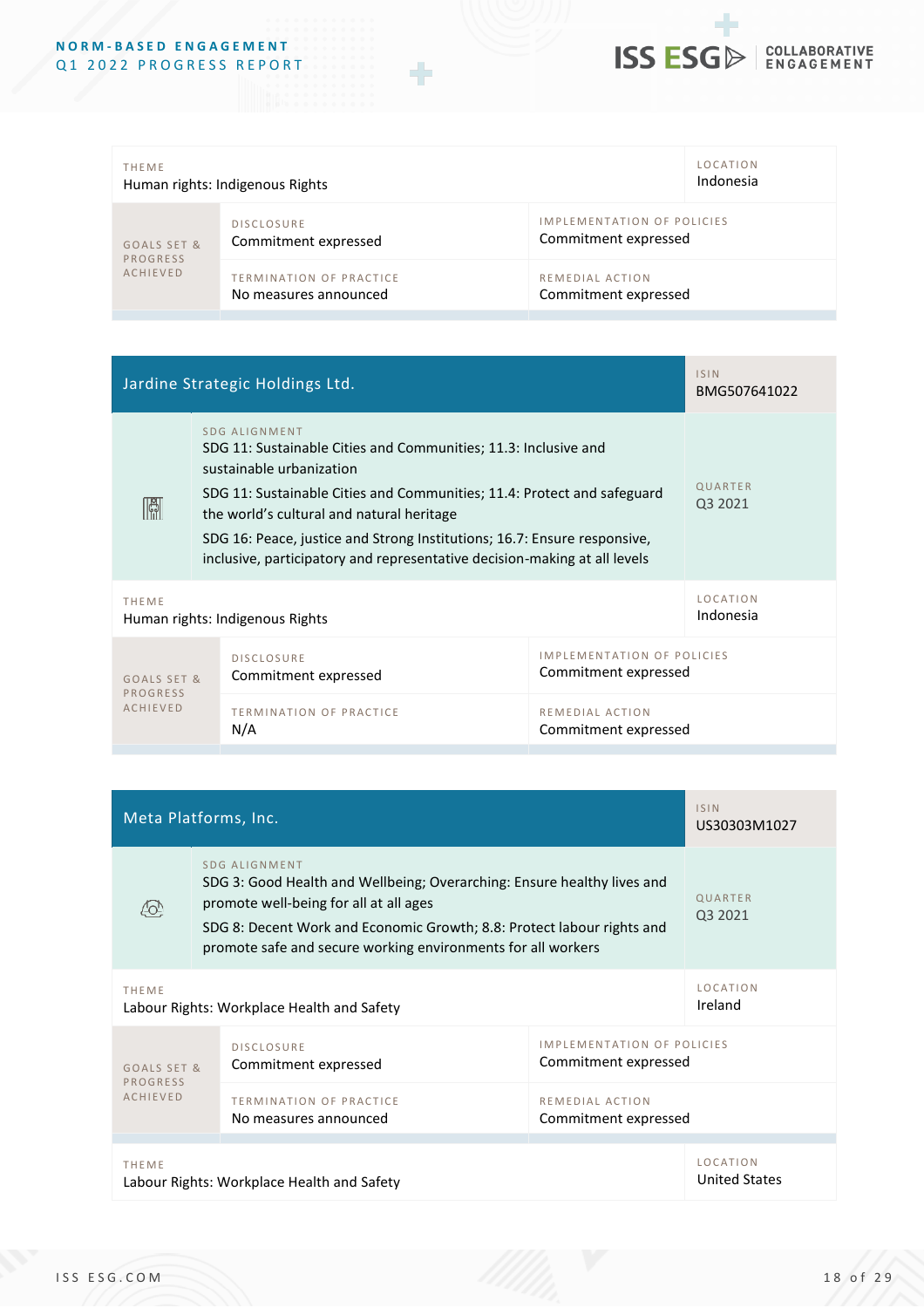

GOALS SET & P R O G R E S S A CHIEVED

#### D ISCLOSURE Commitment expressed

TERMINATION OF PRACTICE Commitment expressed

IMPLEMENTATION OF POLICIES Measures initiated

R E M E D I A L A C T I O N Commitment expressed

| Mitsubishi Electric Corp. | <b>ISIN</b><br>DE0008621392                                                                                                                             |                                                         |  |
|---------------------------|---------------------------------------------------------------------------------------------------------------------------------------------------------|---------------------------------------------------------|--|
| 407                       | SDG ALIGNMENT<br>SDG 8: Decent Work and Economic Growth; 8.8: Protect labour rights and<br>promote safe and secure working environments for all workers | QUARTER<br>Q1 2022                                      |  |
| THEME                     | Labour Rights: Union Rights                                                                                                                             |                                                         |  |
| GOALS SET &<br>PROGRESS   | <b>DISCLOSURE</b><br>Commitment expressed                                                                                                               | <b>IMPLEMENTATION OF POLICIES</b><br>Measures initiated |  |
| <b>ACHIEVED</b>           | <b>TERMINATION OF PRACTICE</b><br>REMEDIAL ACTION<br>Measures initiated<br>Measures initiated                                                           |                                                         |  |

| Petroleo Brasileiro SA                                       |                                                                                                                                                                                                                                                                                                                                                                                                                         |                                                  | <b>ISIN</b><br>BRPETRACNOR9 |
|--------------------------------------------------------------|-------------------------------------------------------------------------------------------------------------------------------------------------------------------------------------------------------------------------------------------------------------------------------------------------------------------------------------------------------------------------------------------------------------------------|--------------------------------------------------|-----------------------------|
|                                                              | SDG ALIGNMENT<br>SDG 6: Clean Water and Sanitation; 6.3: Improve water quality by reducing<br>pollution, eliminating dumping and minimizing release of hazardous<br>chemicals and materials<br>SDG 12: Responsible Consumption and Production; 12.4: Environmentally<br>sound management of chemicals and all wastes<br>SDG 14: Life Below Water; 14.2: Sustainably manage and protect marine<br>and coastal ecosystems |                                                  | QUARTER<br>Q4 2021          |
| <b>THEME</b><br><b>Environment: Soil and Water Pollution</b> |                                                                                                                                                                                                                                                                                                                                                                                                                         | <b>LOCATION</b><br>Brazil                        |                             |
| GOALS SET &<br>PROGRESS                                      | <b>DISCLOSURE</b><br>Measures initiated                                                                                                                                                                                                                                                                                                                                                                                 | IMPLEMENTATION OF POLICIES<br>Measures initiated |                             |
| <b>ACHIEVED</b>                                              | TERMINATION OF PRACTICE<br>Commitment expressed                                                                                                                                                                                                                                                                                                                                                                         | REMEDIAL ACTION<br>Measures initiated            |                             |

|  | <b>Petroleos Mexicanos SA</b> | <b>ISIN</b><br>US71654QAW24 |
|--|-------------------------------|-----------------------------|
|  | <b>SDG ALIGNMENT</b>          | QUARTER<br>Q4 2021          |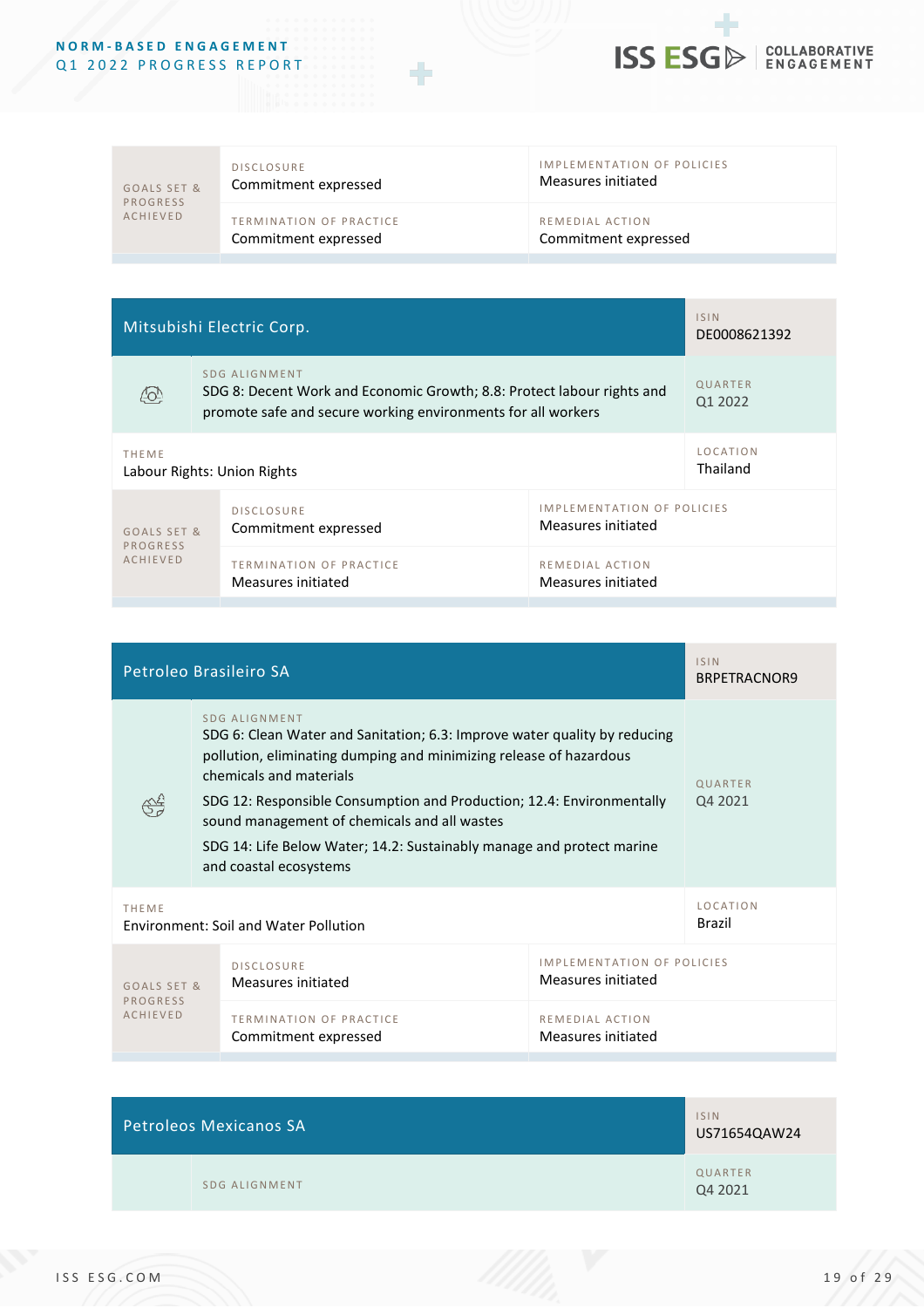

|                                                     | SDG 3: Good Health and Wellbeing; Overarching: Ensure healthy lives and<br>promote well-being for all at all ages<br>SDG 8: Decent Work and Economic Growth; 8.8: Protect labour rights and<br>promote safe and secure working environments for all workers<br>SDG 11: Sustainable Cities and Communities; 11.3: Inclusive and<br>sustainable urbanization<br>SDG 11: Sustainable Cities and Communities; 11.4: Protect and safeguard<br>the world's cultural and natural heritage<br>SDG 16: Peace, justice and Strong Institutions; 16.7: Ensure responsive,<br>inclusive, participatory and representative decision-making at all levels |                                                        |                                                         |  |
|-----------------------------------------------------|---------------------------------------------------------------------------------------------------------------------------------------------------------------------------------------------------------------------------------------------------------------------------------------------------------------------------------------------------------------------------------------------------------------------------------------------------------------------------------------------------------------------------------------------------------------------------------------------------------------------------------------------|--------------------------------------------------------|---------------------------------------------------------|--|
| THEME<br>Labour Rights: Workplace Health and Safety |                                                                                                                                                                                                                                                                                                                                                                                                                                                                                                                                                                                                                                             |                                                        | <b>LOCATION</b><br>Mexico                               |  |
| GOALS SET &<br><b>PROGRESS</b><br><b>ACHIEVED</b>   |                                                                                                                                                                                                                                                                                                                                                                                                                                                                                                                                                                                                                                             | <b>DISCLOSURE</b><br>Measures initiated                | <b>IMPLEMENTATION OF POLICIES</b><br>Measures initiated |  |
|                                                     |                                                                                                                                                                                                                                                                                                                                                                                                                                                                                                                                                                                                                                             | TERMINATION OF PRACTICE<br>Commitment expressed        | REMEDIAL ACTION<br>Measures initiated                   |  |
| THEME<br>Environment: Soil and Water Pollution      |                                                                                                                                                                                                                                                                                                                                                                                                                                                                                                                                                                                                                                             |                                                        | <b>LOCATION</b><br>Mexico                               |  |
| GOALS SET &<br><b>PROGRESS</b>                      |                                                                                                                                                                                                                                                                                                                                                                                                                                                                                                                                                                                                                                             | <b>DISCLOSURE</b><br>Measures initiated                | <b>IMPLEMENTATION OF POLICIES</b><br>Measures initiated |  |
| <b>ACHIEVED</b>                                     |                                                                                                                                                                                                                                                                                                                                                                                                                                                                                                                                                                                                                                             | <b>TERMINATION OF PRACTICE</b><br>Commitment expressed | REMEDIAL ACTION<br>Measures initiated                   |  |

| PT Astra International Tbk               |                                                                                                                                                                                                                                                                                                                                                                                               | <b>ISIN</b><br>ID1000057607                        |                    |
|------------------------------------------|-----------------------------------------------------------------------------------------------------------------------------------------------------------------------------------------------------------------------------------------------------------------------------------------------------------------------------------------------------------------------------------------------|----------------------------------------------------|--------------------|
| H                                        | SDG ALIGNMENT<br>SDG 11: Sustainable Cities and Communities; 11.4: Protect and safeguard<br>the world's cultural and natural heritage<br>SDG 11: Sustainable Cities and Communities; 11.3: Inclusive and<br>sustainable urbanization<br>SDG 16: Peace, justice and Strong Institutions; 16.7: Ensure responsive,<br>inclusive, participatory and representative decision-making at all levels |                                                    | QUARTER<br>Q2 2021 |
| THEME<br>Human Rights: Indigenous rights |                                                                                                                                                                                                                                                                                                                                                                                               | <b>LOCATION</b><br>Indonesia                       |                    |
| GOALS SET &<br>PROGRESS                  | <b>DISCLOSURE</b><br>Commitment expressed                                                                                                                                                                                                                                                                                                                                                     | IMPLEMENTATION OF POLICIES<br>Commitment expressed |                    |
| <b>ACHIEVED</b>                          | TERMINATION OF PRACTICE<br>N/A                                                                                                                                                                                                                                                                                                                                                                | <b>REMEDIAL ACTION</b><br>Commitment expressed     |                    |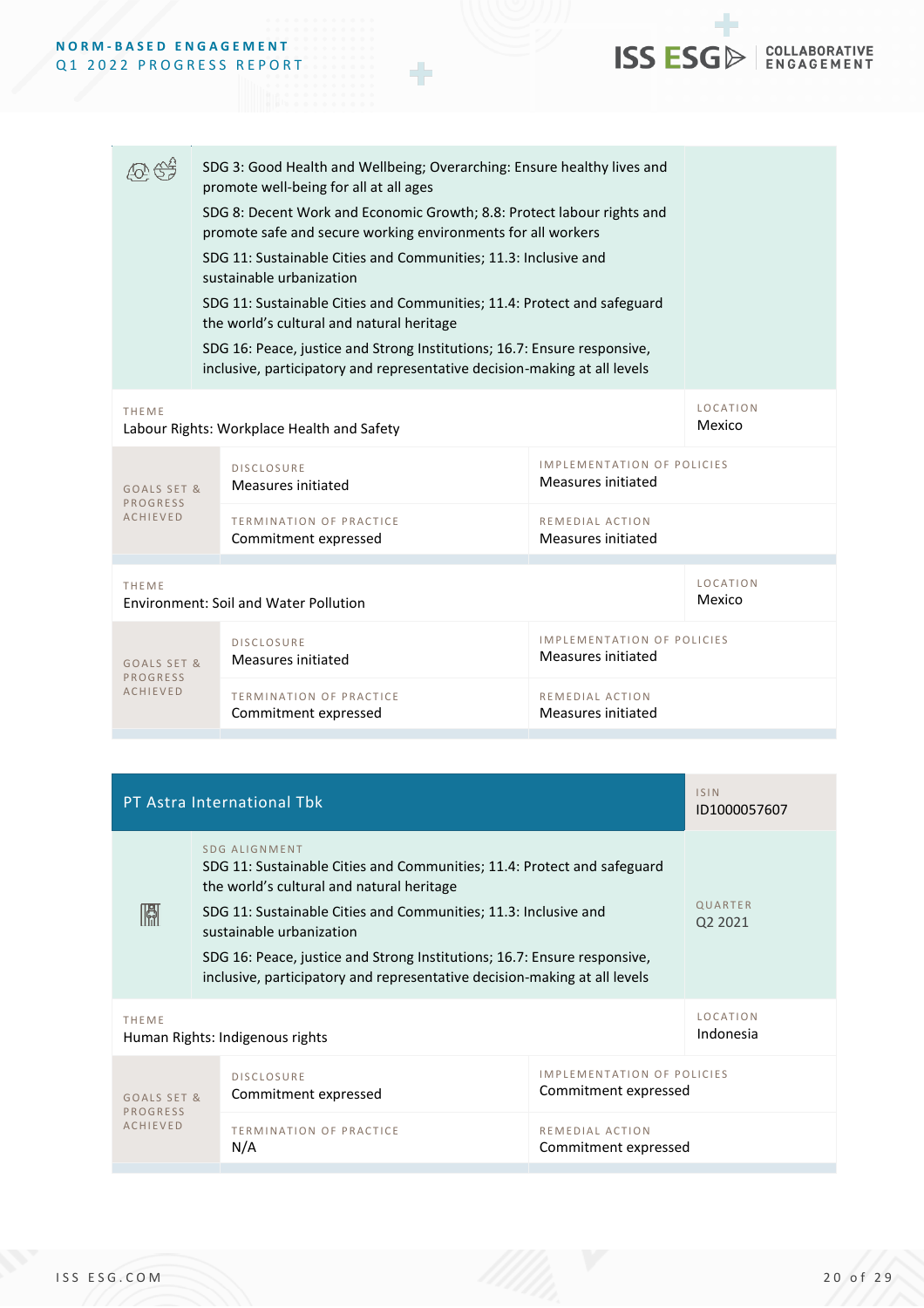

| PT Sampoerna Agro Tbk       |                                                                                                                                                                                                                      | <b>ISIN</b><br>ID1000106107                               |                       |
|-----------------------------|----------------------------------------------------------------------------------------------------------------------------------------------------------------------------------------------------------------------|-----------------------------------------------------------|-----------------------|
|                             | SDG ALIGNMENT<br>SDG 12: Responsible Consumption and Production; 12.4: Environmentally<br>sound management of chemicals and all wastes<br>SDG 15: Life on Land; 15.2: Sustainable management of all types of forests |                                                           | QUARTER<br>Q1 2022    |
| <b>THEME</b>                | Environment: Air Pollution                                                                                                                                                                                           |                                                           | LOCATION<br>Indonesia |
| GOALS SET &                 | <b>DISCLOSURE</b><br>Measures initiated                                                                                                                                                                              | <b>IMPLEMENTATION OF POLICIES</b><br>Commitment expressed |                       |
| PROGRESS<br><b>ACHIEVED</b> | <b>TERMINATION OF PRACTICE</b><br>N/A                                                                                                                                                                                | REMEDIAL ACTION<br>Commitment expressed                   |                       |

| Ratch Group Public Co. Ltd.                               |                                                                                                                                                                                                                                                                       |                                                            | <b>ISIN</b><br>TH0637010008 |
|-----------------------------------------------------------|-----------------------------------------------------------------------------------------------------------------------------------------------------------------------------------------------------------------------------------------------------------------------|------------------------------------------------------------|-----------------------------|
| $\mathbb{R}$                                              | SDG ALIGNMENT<br>SDG 1: No Poverty; 1.4: Equal rights to economic resources, and access to<br>basic services<br>SDG 16: Peace, justice and Strong Institutions; 16.7: Ensure responsive,<br>inclusive, participatory and representative decision-making at all levels |                                                            | QUARTER<br>Q4 2021          |
| <b>THEME</b><br>Human Rights: Adequate Standard of Living |                                                                                                                                                                                                                                                                       |                                                            | <b>LOCATION</b><br>Laos     |
| GOALS SET &<br>PROGRESS<br><b>ACHIEVED</b>                | <b>DISCLOSURE</b><br>Measures initiated                                                                                                                                                                                                                               | <b>IMPLEMENTATION OF POLICIES</b><br>No measures announced |                             |
|                                                           | <b>TERMINATION OF PRACTICE</b><br>Measures initiated                                                                                                                                                                                                                  | REMEDIAL ACTION<br>Measures initiated                      |                             |

| Rio Tinto Limited                               |                                                                                                                                                                                                                                                                                                | <b>ISIN</b><br>AU000000RIO1                             |                    |
|-------------------------------------------------|------------------------------------------------------------------------------------------------------------------------------------------------------------------------------------------------------------------------------------------------------------------------------------------------|---------------------------------------------------------|--------------------|
| H                                               | SDG ALIGNMENT<br>SDG 11: Sustainable Cities and Communities; 11.4: Protect and safeguard<br>the world's cultural and natural heritage<br>SDG 16: Peace, justice and Strong Institutions; 16.7: Ensure responsive,<br>inclusive, participatory and representative decision-making at all levels |                                                         | QUARTER<br>Q1 2022 |
| <b>THEME</b><br>Human Rights: Indigenous Rights |                                                                                                                                                                                                                                                                                                | <b>LOCATION</b><br>Australia                            |                    |
|                                                 | <b>DISCLOSURE</b><br>Measures initiated                                                                                                                                                                                                                                                        | <b>IMPLEMENTATION OF POLICIES</b><br>Measures initiated |                    |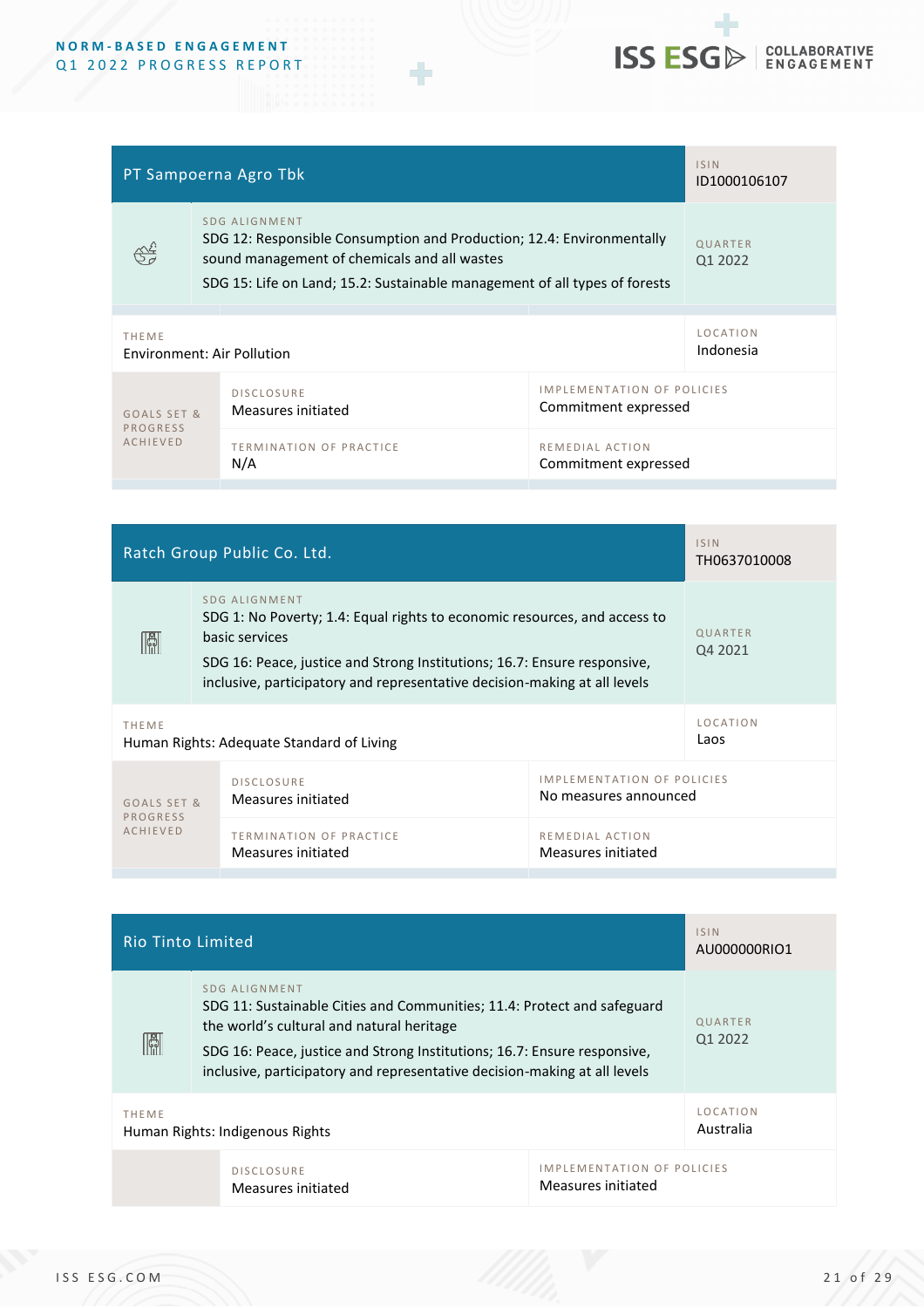

GOALS SET & P R O G R E S S A C H I E V E D

TERMINATION OF PRACTICE Measures initiated

R E M E D I A L A C T I O N Commitment expressed

| <b>Rio Tinto Plc</b>                            |                                                                                                                                                                                                                                                                                                                                        |                                                         | <b>ISIN</b><br>GB0007188757  |
|-------------------------------------------------|----------------------------------------------------------------------------------------------------------------------------------------------------------------------------------------------------------------------------------------------------------------------------------------------------------------------------------------|---------------------------------------------------------|------------------------------|
| H                                               | SDG ALIGNMENT<br>SDG 10: Reduced Inequalities; 10.7: Facilitate orderly, safe, regular, and<br>responsible migration<br>SDG 8: Decent Work and Economic Growth; 8.7: Measures to eradicate<br>forced labour, end modern slavery and human trafficking and secure the<br>prohibition and elimination of the worst forms of child labour |                                                         | QUARTER<br>Q1 2022           |
| <b>THEME</b><br>Human Rights: Indigenous Rights |                                                                                                                                                                                                                                                                                                                                        |                                                         | <b>LOCATION</b><br>Australia |
| GOALS SET &<br>PROGRESS                         | <b>DISCLOSURE</b><br>Measures initiated                                                                                                                                                                                                                                                                                                | <b>IMPLEMENTATION OF POLICIES</b><br>Measures initiated |                              |
| <b>ACHIEVED</b>                                 | <b>TERMINATION OF PRACTICE</b><br>Measures initiated                                                                                                                                                                                                                                                                                   | REMEDIAL ACTION<br>Commitment expressed                 |                              |

| Serco Group Plc                                                   |                                                                                                                                                                                                                                                                                                                                                                  | <b>ISIN</b><br>GB0007973794                                |                    |
|-------------------------------------------------------------------|------------------------------------------------------------------------------------------------------------------------------------------------------------------------------------------------------------------------------------------------------------------------------------------------------------------------------------------------------------------|------------------------------------------------------------|--------------------|
| H                                                                 | SDG ALIGNMENT<br>SDG 12: Responsible Consumption and Production; 12.4: Environmentally<br>sound management of chemicals and all wastes<br>SDG 15: Life on Land; 15.1: Ensure the conservation, restoration and<br>sustainable use of terrestrial and inland freshwater ecosystems and their<br>services, in particular forests, wetlands, mountains and drylands |                                                            | QUARTER<br>Q3 2021 |
| <b>THEME</b><br>Human Rights: Inhumane and/or Degrading Treatment |                                                                                                                                                                                                                                                                                                                                                                  | <b>LOCATION</b><br>Australia                               |                    |
| GOALS SET &<br>PROGRESS                                           | <b>DISCLOSURE</b><br>No measures announced                                                                                                                                                                                                                                                                                                                       | <b>IMPLEMENTATION OF POLICIES</b><br>No measures announced |                    |
| <b>ACHIEVED</b>                                                   | <b>TERMINATION OF PRACTICE</b><br>No measures announced                                                                                                                                                                                                                                                                                                          | REMEDIAL ACTION<br>No measures announced                   |                    |

| SIPEF SA/NV |               | <b>ISIN</b><br>BE0003898187 |
|-------------|---------------|-----------------------------|
| ĿĊ          | SDG ALIGNMENT | QUARTER<br>Q3 2021          |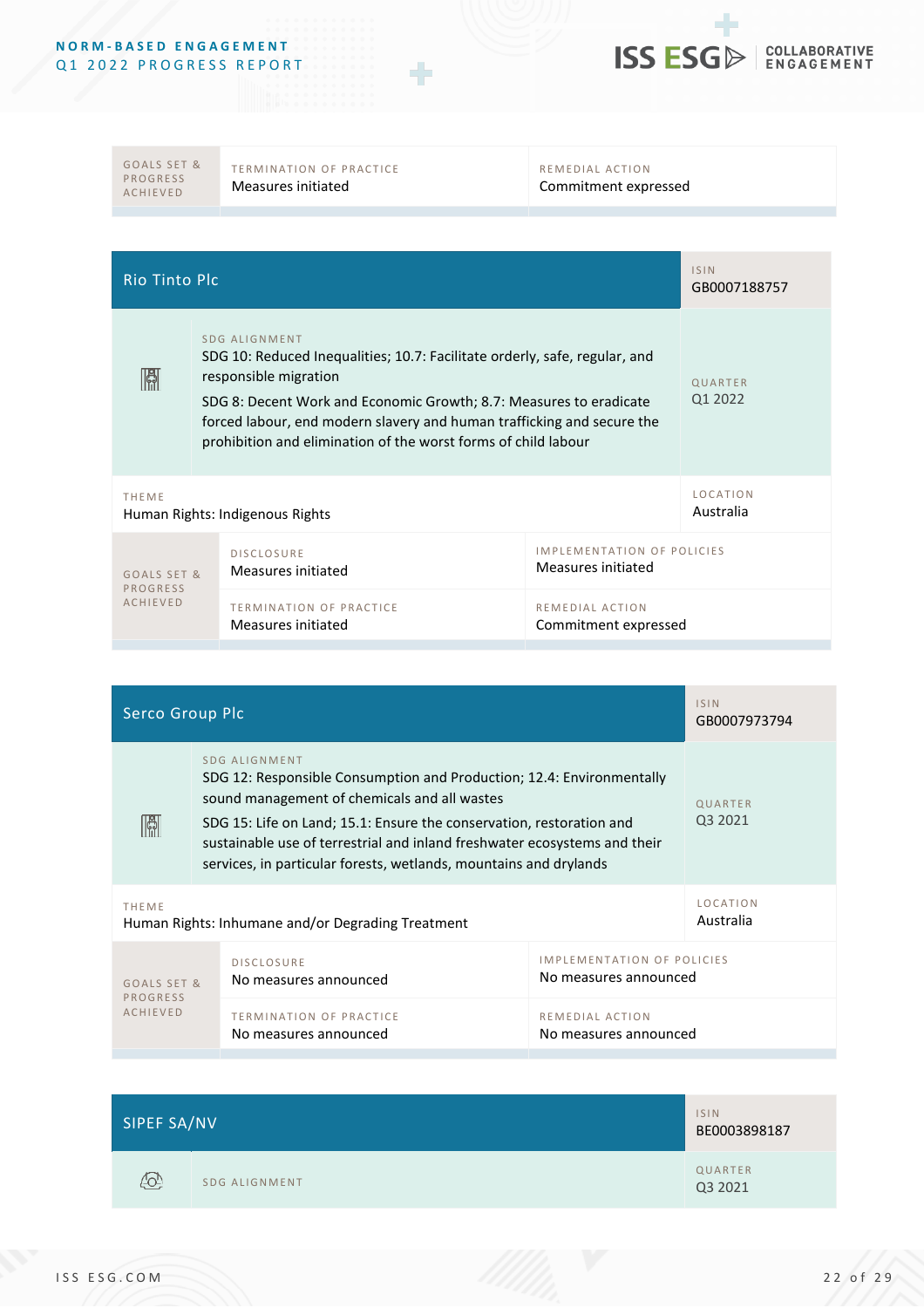

|                                   | SDG 8: Decent Work and Economic Growth; 8.5: Achieve full and<br>productive employment and decent work for all women and men<br>SDG 8: Decent Work and Economic Growth; 8.8: Protect labour rights and<br>promote safe and secure working environments for all workers<br>SDG 10: Reduced Inequalities; 10.1: Achieve and sustain income growth |                                       |  |
|-----------------------------------|-------------------------------------------------------------------------------------------------------------------------------------------------------------------------------------------------------------------------------------------------------------------------------------------------------------------------------------------------|---------------------------------------|--|
| THEME                             |                                                                                                                                                                                                                                                                                                                                                 | <b>LOCATION</b>                       |  |
| Labour Rights: Working Conditions |                                                                                                                                                                                                                                                                                                                                                 | Indonesia                             |  |
| GOALS SET &                       | <b>DISCLOSURE</b>                                                                                                                                                                                                                                                                                                                               | <b>IMPLEMENTATION OF POLICIES</b>     |  |
| PROGRESS                          | Measures initiated                                                                                                                                                                                                                                                                                                                              | Measures initiated                    |  |
| <b>ACHIEVED</b>                   | <b>TERMINATION OF PRACTICE</b><br>Commitment expressed                                                                                                                                                                                                                                                                                          | REMEDIAL ACTION<br>Measures initiated |  |

| SNC-Lavalin Group Inc.                           |  |                                                                                                                                                                                                                                                                                                                                                                                                                                                                                                                          | <b>ISIN</b><br>CA78460T1057                               |                    |
|--------------------------------------------------|--|--------------------------------------------------------------------------------------------------------------------------------------------------------------------------------------------------------------------------------------------------------------------------------------------------------------------------------------------------------------------------------------------------------------------------------------------------------------------------------------------------------------------------|-----------------------------------------------------------|--------------------|
| 111위 C승                                          |  | SDG ALIGNMENT<br>SDG 11: Sustainable Cities and Communities; 11.4: Protect and safeguard<br>the world's cultural and natural heritage<br>SDG 15: Life on Land; 15.1: Ensure the conservation, restoration and<br>sustainable use of terrestrial and inland freshwater ecosystems and their<br>services, in particular forests, wetlands, mountains and drylands<br>SDG 16: Peace, justice and Strong Institutions; 16.7: Ensure responsive,<br>inclusive, participatory and representative decision-making at all levels |                                                           | QUARTER<br>Q1 2021 |
| <b>THEME</b><br>Human Rights: Indigenous Rights  |  | <b>LOCATION</b><br>Canada                                                                                                                                                                                                                                                                                                                                                                                                                                                                                                |                                                           |                    |
| GOALS SET &<br>PROGRESS<br><b>ACHIEVED</b>       |  | <b>DISCLOSURE</b><br>Measures initiated                                                                                                                                                                                                                                                                                                                                                                                                                                                                                  | <b>IMPLEMENTATION OF POLICIES</b><br>Measures initiated   |                    |
|                                                  |  | TERMINATION OF PRACTICE<br>No measures announced                                                                                                                                                                                                                                                                                                                                                                                                                                                                         | REMEDIAL ACTION<br>No measures announced                  |                    |
| <b>THEME</b><br><b>Environment: Biodiversity</b> |  | <b>LOCATION</b><br>Canada                                                                                                                                                                                                                                                                                                                                                                                                                                                                                                |                                                           |                    |
| GOALS SET &                                      |  | <b>DISCLOSURE</b><br>Measures initiated                                                                                                                                                                                                                                                                                                                                                                                                                                                                                  | <b>IMPLEMENTATION OF POLICIES</b><br>Commitment expressed |                    |
| <b>PROGRESS</b><br><b>ACHIEVED</b>               |  | TERMINATION OF PRACTICE<br>No measures announced                                                                                                                                                                                                                                                                                                                                                                                                                                                                         | REMEDIAL ACTION<br>No measures announced                  |                    |

| <b>Sumitomo Corp.</b> |                      | <b>ISIN</b><br>JP3404600003 |
|-----------------------|----------------------|-----------------------------|
|                       | <b>SDG ALIGNMENT</b> | QUARTER                     |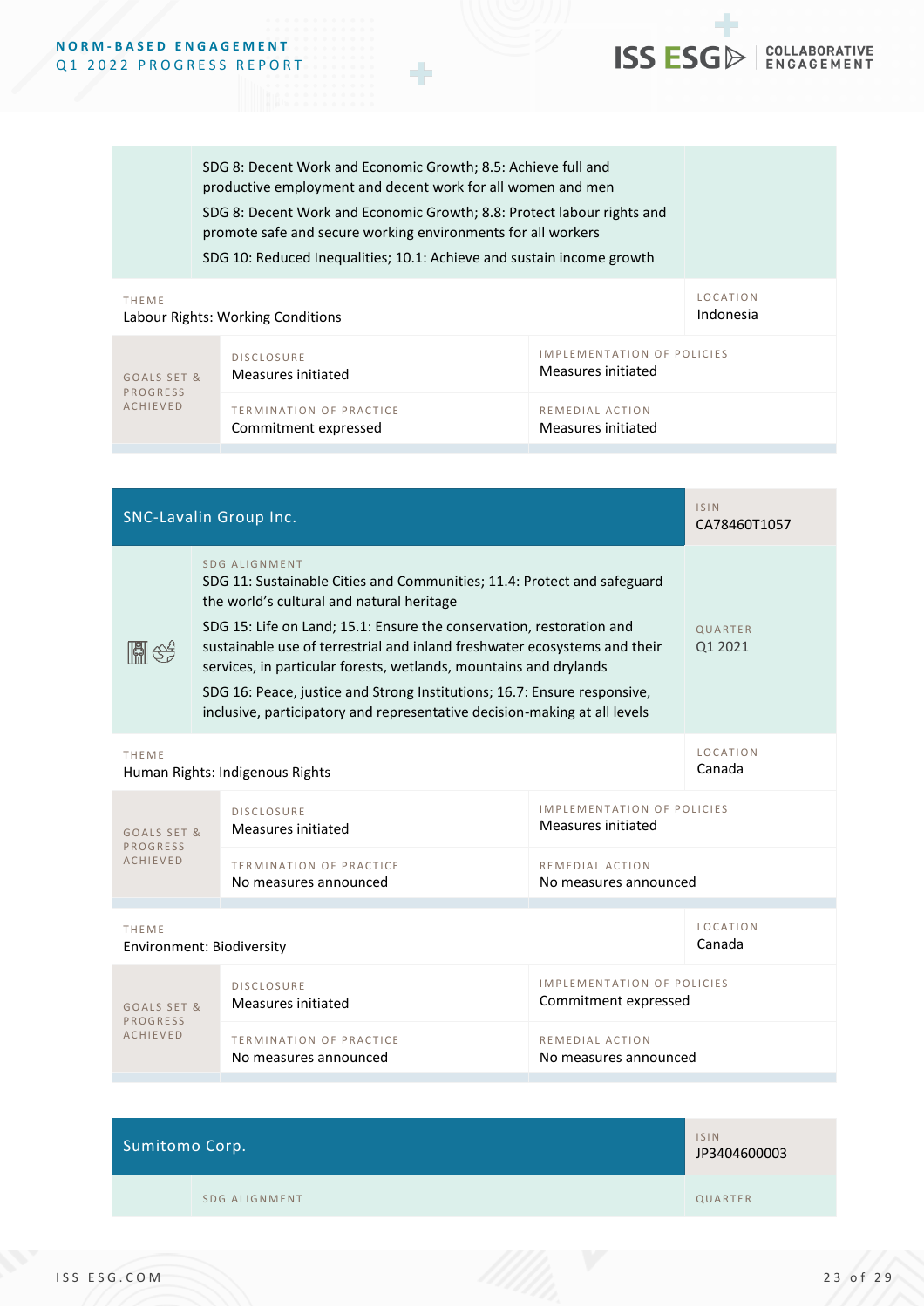

| <b>TENMA Corp.</b>           |                                                                                                                                   |                                                            | <b>ISIN</b><br>JP3547800007 |
|------------------------------|-----------------------------------------------------------------------------------------------------------------------------------|------------------------------------------------------------|-----------------------------|
| 両                            | <b>SDG ALIGNMENT</b><br>SDG 16: Peace, justice and Strong Institutions; 16.5: Reduce corruption<br>and bribery in all their forms |                                                            | QUARTER<br>Q4 2021          |
| THEME<br>Corruption: Bribery |                                                                                                                                   | LOCATION<br>Vietnam                                        |                             |
| GOALS SET &                  | <b>DISCLOSURE</b><br>Measures initiated                                                                                           | <b>IMPLEMENTATION OF POLICIES</b><br>No measures announced |                             |
| PROGRESS<br><b>ACHIEVED</b>  | <b>TERMINATION OF PRACTICE</b><br>N/A                                                                                             | REMEDIAL ACTION<br>Measures initiated                      |                             |

| The AES Corporation                        |                                                                                                                                        |                                                         | <b>ISIN</b><br>US00130H1059 |
|--------------------------------------------|----------------------------------------------------------------------------------------------------------------------------------------|---------------------------------------------------------|-----------------------------|
| \$₹                                        | SDG ALIGNMENT<br>SDG 12: Responsible Consumption and Production; 12.4: Environmentally<br>sound management of chemicals and all wastes |                                                         | QUARTER<br>Q3 2020          |
| <b>THEME</b><br>Environment: Air Pollution |                                                                                                                                        |                                                         | <b>LOCATION</b><br>Chile    |
| GOALS SET &<br>PROGRESS                    | <b>DISCLOSURE</b><br>Measures initiated                                                                                                | <b>IMPLEMENTATION OF POLICIES</b><br>Measures initiated |                             |
| <b>ACHIEVED</b>                            | <b>TERMINATION OF PRACTICE</b><br>Measures initiated                                                                                   | REMEDIAL ACTION<br>Measures initiated                   |                             |

The Brinks Company ISIN 2008 and the Company ISIN 2008 and the Company ISIN 2008 and the Company ISIN 2008 and

US1096961040

**ISS ESG** REDISTRATIVE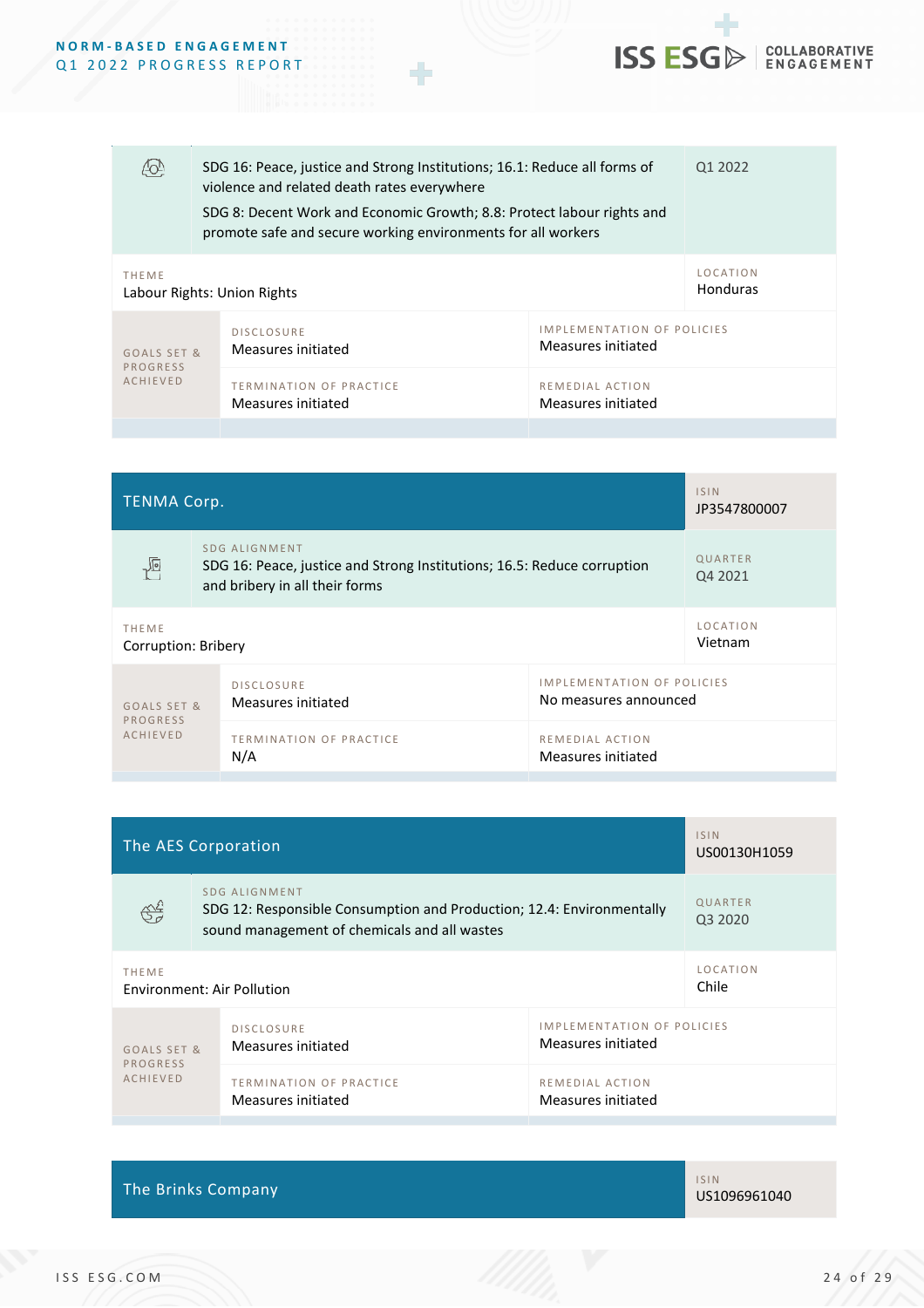| ĿŒ                                          | SDG ALIGNMENT<br>SDG 8: Decent Work and Economic Growth; 8.8: Protect labour rights and<br>promote safe and secure working environments for all workers |                                                         | QUARTER<br>Q1 2022 |
|---------------------------------------------|---------------------------------------------------------------------------------------------------------------------------------------------------------|---------------------------------------------------------|--------------------|
| <b>THEME</b><br>Labour Rights: Union Rights |                                                                                                                                                         | LOCATION<br>Colombia                                    |                    |
| GOALS SET &<br>PROGRESS<br><b>ACHIEVED</b>  | <b>DISCLOSURE</b><br>Commitment expressed                                                                                                               | <b>IMPLEMENTATION OF POLICIES</b><br>Measures initiated |                    |
|                                             | <b>TERMINATION OF PRACTICE</b><br>Commitment expressed                                                                                                  | REMEDIAL ACTION<br>Measures initiated                   |                    |

÷

۰

**ISS ESG** ENGAGEMENT

| Top Glove Corp. Bhd.                                                                                                |                                                                                                                                                                                                                                                                                                                                       |                                       | <b>ISIN</b><br>MYL711300003 |
|---------------------------------------------------------------------------------------------------------------------|---------------------------------------------------------------------------------------------------------------------------------------------------------------------------------------------------------------------------------------------------------------------------------------------------------------------------------------|---------------------------------------|-----------------------------|
| 10L                                                                                                                 | SDG ALIGNMENT<br>SDG 8: Decent Work and Economic Growth; 8.7: Measures to eradicate<br>forced labour, end modern slavery and human trafficking and secure the<br>prohibition and elimination of the worst forms of child labour<br>SDG 10: Reduced Inequalities; 10.7: Facilitate orderly, safe, regular and<br>responsible migration |                                       | QUARTER<br>Q1 2022          |
| <b>THEME</b><br>Labour Rights: Forced Labour                                                                        |                                                                                                                                                                                                                                                                                                                                       | <b>LOCATION</b><br>Malaysia           |                             |
| <b>IMPLEMENTATION OF POLICIES</b><br><b>DISCLOSURE</b><br>Measures initiated<br>Commitment expressed<br>GOALS SET & |                                                                                                                                                                                                                                                                                                                                       |                                       |                             |
| PROGRESS<br><b>ACHIEVED</b>                                                                                         | <b>TERMINATION OF PRACTICE</b><br>Measures initiated                                                                                                                                                                                                                                                                                  | REMEDIAL ACTION<br>Measures initiated |                             |

| <b>Transneft PJSC</b>                                                        |                                                                                                                                                                                                                                                                                                                                                                  | <b>ISIN</b><br>RU0009091573           |                    |
|------------------------------------------------------------------------------|------------------------------------------------------------------------------------------------------------------------------------------------------------------------------------------------------------------------------------------------------------------------------------------------------------------------------------------------------------------|---------------------------------------|--------------------|
|                                                                              | SDG ALIGNMENT<br>SDG 12: Responsible Consumption and Production; 12.4: Environmentally<br>sound management of chemicals and all wastes<br>SDG 15: Life on Land; 15.1: Ensure the conservation, restoration and<br>sustainable use of terrestrial and inland freshwater ecosystems and their<br>services, in particular forests, wetlands, mountains and drylands |                                       | QUARTER<br>Q4 2022 |
| <b>THEME</b><br><b>Environment: Soil and Water Pollution</b>                 |                                                                                                                                                                                                                                                                                                                                                                  | <b>LOCATION</b><br>Russia             |                    |
| <b>DISCLOSURE</b><br>Measures initiated<br>Measures initiated<br>GOALS SET & |                                                                                                                                                                                                                                                                                                                                                                  | <b>IMPLEMENTATION OF POLICIES</b>     |                    |
| PROGRESS<br><b>ACHIEVED</b>                                                  | <b>TERMINATION OF PRACTICE</b><br>No measures announced                                                                                                                                                                                                                                                                                                          | REMEDIAL ACTION<br>Measures initiated |                    |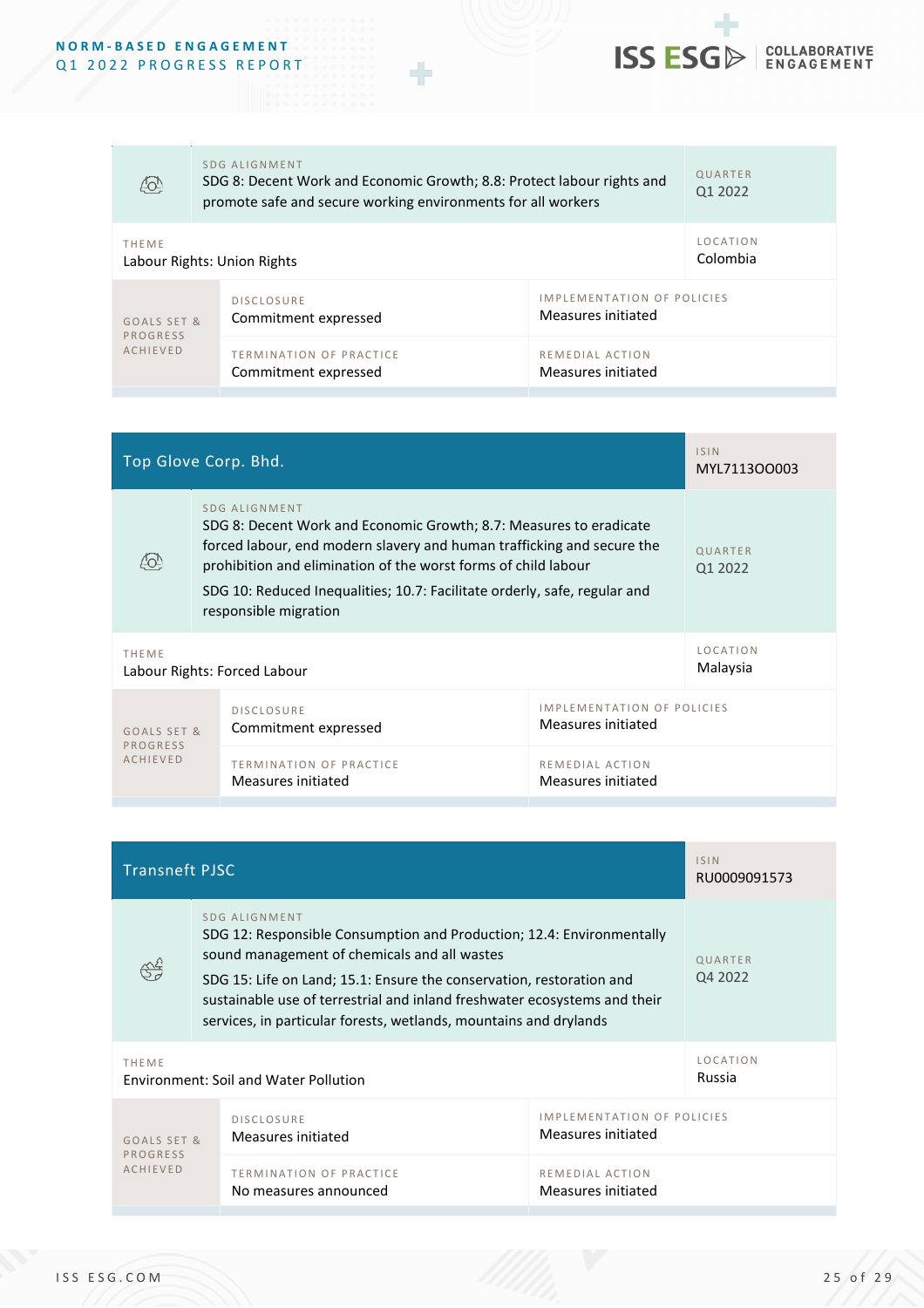## ٠ **ISS ESG** ENGAGEMENT

| Vale SA                                                                                                                                                                                                                                                                                                                                                                                                                                                                                                                                                                                                                                                                                                                                                                                                                                                                                                                                                                                                                                                                                  |                                                                                                      |                                                                | <b>ISIN</b><br>US91912E1055 |
|------------------------------------------------------------------------------------------------------------------------------------------------------------------------------------------------------------------------------------------------------------------------------------------------------------------------------------------------------------------------------------------------------------------------------------------------------------------------------------------------------------------------------------------------------------------------------------------------------------------------------------------------------------------------------------------------------------------------------------------------------------------------------------------------------------------------------------------------------------------------------------------------------------------------------------------------------------------------------------------------------------------------------------------------------------------------------------------|------------------------------------------------------------------------------------------------------|----------------------------------------------------------------|-----------------------------|
| <b>SDG ALIGNMENT</b><br>SDG 1: No Poverty; 1.4: Equal rights to economic resources, and access to<br>basic services,<br>SDG 2: Zero Hunger; 2.1: End hunger and ensure access by all people to<br>safe, nutritious and sufficient food<br>SDG 3: Good Health and Wellbeing; Overarching: Ensure healthy lives and<br>promote well-being for all at all ages<br>SDG 6: Clean Water and Sanitation; 6.1: Universal and equitable access to<br>safe and affordable drinking water<br>SDG 6: Clean Water and Sanitation; 6.3: Improve water quality by reducing<br>pollution, eliminating dumping and minimizing release of hazardous<br>chemicals and materials<br>SDG 8: Decent Work and Economic Growth; 8.8: Protect labour rights and<br>promote safe and secure working environments for all workers<br>SDG 12: Responsible Consumption and Production; 12.4: Environmentally<br>sound management of chemicals and all wastes<br>SDG 16: Peace, justice and Strong Institutions; 16.7: Ensure responsive,<br>inclusive, participatory and representative decision-making at all levels |                                                                                                      | QUARTER<br>Q2 2022                                             |                             |
| <b>THEME</b>                                                                                                                                                                                                                                                                                                                                                                                                                                                                                                                                                                                                                                                                                                                                                                                                                                                                                                                                                                                                                                                                             | Human Rights: Adequate Standard of Living                                                            |                                                                | <b>LOCATION</b><br>Brazil   |
| GOALS SET &                                                                                                                                                                                                                                                                                                                                                                                                                                                                                                                                                                                                                                                                                                                                                                                                                                                                                                                                                                                                                                                                              | <b>IMPLEMENTATION OF POLICIES</b><br><b>DISCLOSURE</b><br>Commitment expressed<br>Measures initiated |                                                                |                             |
| <b>PROGRESS</b><br><b>ACHIEVED</b>                                                                                                                                                                                                                                                                                                                                                                                                                                                                                                                                                                                                                                                                                                                                                                                                                                                                                                                                                                                                                                                       | TERMINATION OF PRACTICE<br>Measures initiated                                                        | REMEDIAL ACTION<br>Measures initiated                          |                             |
| <b>THEME</b>                                                                                                                                                                                                                                                                                                                                                                                                                                                                                                                                                                                                                                                                                                                                                                                                                                                                                                                                                                                                                                                                             | <b>Environment: Water Pollution</b>                                                                  |                                                                | LOCATION<br>Brazil          |
| GOALS SET &                                                                                                                                                                                                                                                                                                                                                                                                                                                                                                                                                                                                                                                                                                                                                                                                                                                                                                                                                                                                                                                                              | <b>DISCLOSURE</b><br>Credible measures adopted                                                       | <b>IMPLEMENTATION OF POLICIES</b><br>Credible measures adopted |                             |
| <b>PROGRESS</b><br><b>ACHIEVED</b>                                                                                                                                                                                                                                                                                                                                                                                                                                                                                                                                                                                                                                                                                                                                                                                                                                                                                                                                                                                                                                                       | <b>TERMINATION OF PRACTICE</b><br>Measures initiated                                                 | REMEDIAL ACTION<br>Measures initiated                          |                             |
| THEME<br>Labour Rights: Safe and Healthy Working Conditions                                                                                                                                                                                                                                                                                                                                                                                                                                                                                                                                                                                                                                                                                                                                                                                                                                                                                                                                                                                                                              |                                                                                                      | <b>LOCATION</b><br>Brazil                                      |                             |
| GOALS SET &                                                                                                                                                                                                                                                                                                                                                                                                                                                                                                                                                                                                                                                                                                                                                                                                                                                                                                                                                                                                                                                                              | <b>DISCLOSURE</b><br>Measures initiated                                                              | <b>IMPLEMENTATION OF POLICIES</b><br>Measures initiated        |                             |
| <b>PROGRESS</b><br><b>ACHIEVED</b>                                                                                                                                                                                                                                                                                                                                                                                                                                                                                                                                                                                                                                                                                                                                                                                                                                                                                                                                                                                                                                                       | <b>TERMINATION OF PRACTICE</b><br>N/A                                                                | REMEDIAL ACTION<br>Measures initiated                          |                             |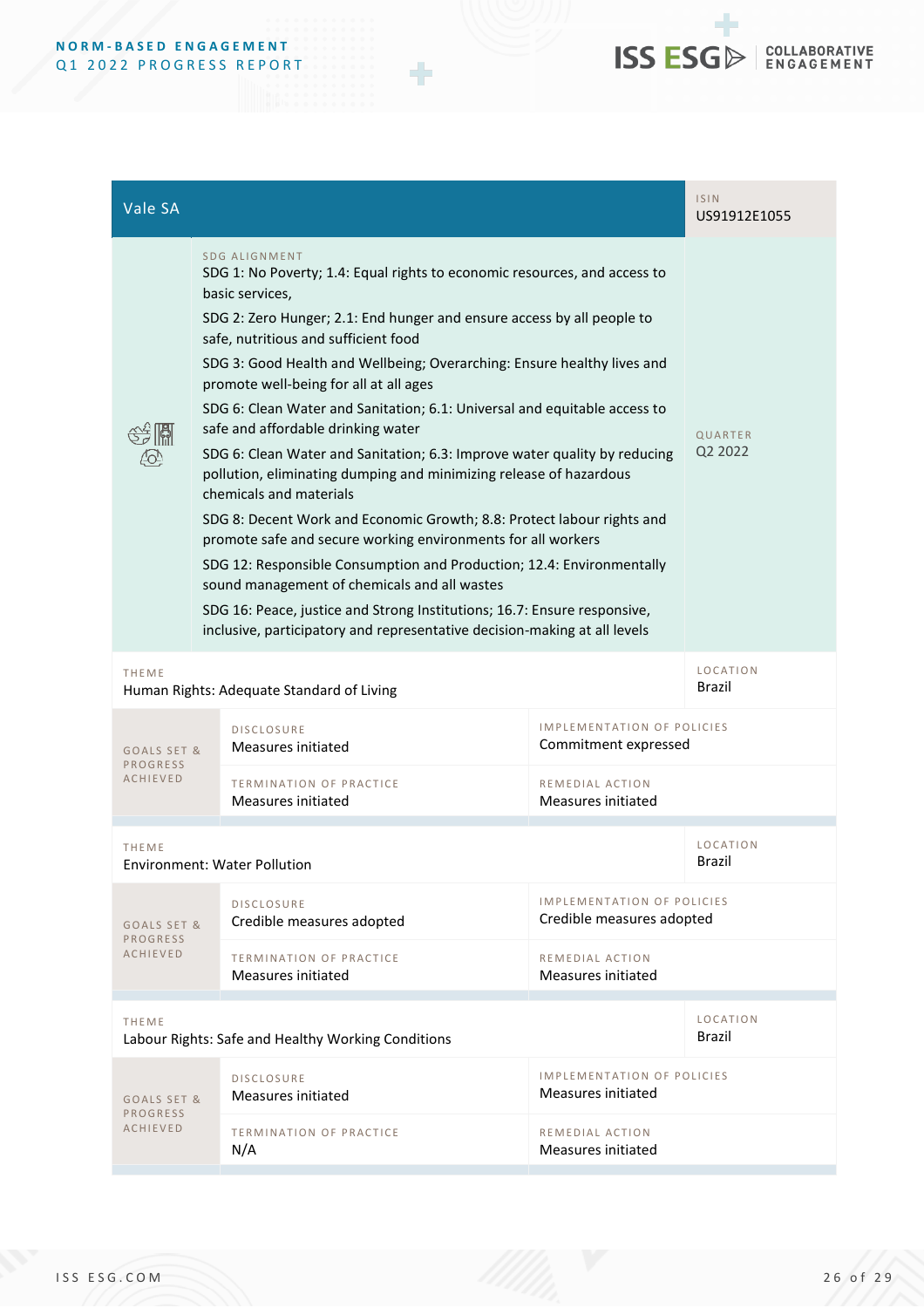## <span id="page-26-0"></span>RESPONSIVENESS TO Q1 2022 ENGAGEMENT LETTERS

The following table provides an overview of the responsiveness to the engagement initiated in this quarter, as per 31 March 2022. Companies that had yet to respond to the initial engagement letters were sent reminder notifications on 18 April 2022. Continued non-response to the reminders will lead to escalation of engagement attempts to the CEO and then the Board level as described under the section, "Engagement Cycle," earlier in this document.

| <b>ISSUER</b>                           | <b>ISIN</b>  | <b>ESG AREA BREAKDOWN</b> | <b>RESPONSE</b><br><b>RECEIVED</b> |
|-----------------------------------------|--------------|---------------------------|------------------------------------|
| Aegea Saneamento e Participacoes SA     | US00775CAA45 | Corruption                | No                                 |
| <b>Bharat Heavy Electricals Limited</b> | INE257A01026 | Environment               | No                                 |
| Delta Air Lines, Inc.                   | US2473617023 | Labour rights             | Yes                                |
| Export-Import Bank of India             | INE514E08AQ5 | Environment               | No                                 |
| FGV Holdings Bhd.                       | MYL5222OO004 | Environment               | No                                 |
| Freeport-McMoRan, Inc.                  | US35671D8570 | Human Rights              | Yes                                |
| <b>ING Bank NV</b>                      | NL0006420150 | Corruption                | No                                 |
| <b>ING Groep NV</b>                     | NL0011821202 | Corruption                | No                                 |
| Kangmei Pharmaceutical Co., Ltd.        | CNE0000017M1 | Corruption                | No                                 |
| KT Corp.                                | KR7030200000 | Corruption                | No                                 |
| Luckin Coffee, Inc                      | US54951L1098 | Corruption                | No                                 |
| Lyft, Inc.                              | US55087P1049 | Labour Rights             | No                                 |
| Meituan                                 | KYG596691041 | Corruption                | No                                 |
| Mitsubishi Electric Corp.               | JP3902400005 | Labour Rights             | Yes                                |
| <b>NTPC Limited</b>                     | INE733E01010 | Environment               | No                                 |
| Progenity, Inc.                         | US74319F1075 | Corruption                | No                                 |
| PT Sampoerna Agro Tbk                   | ID1000106107 | Environment               | Yes                                |
| Rio Tinto Limited                       | AU000000RIO1 | Human Rights              | Yes                                |
| Rio Tinto Plc                           | GB0007188757 | Human Rights              | Yes                                |
| Shikun & Binui Ltd.                     | IL0010819428 | Corruption                | No                                 |
| Sumitomo Corp.                          | JP3404600003 | Labour Rights             | Yes                                |
| The Brinks Company                      | US1096961040 | Labour Rights             | No                                 |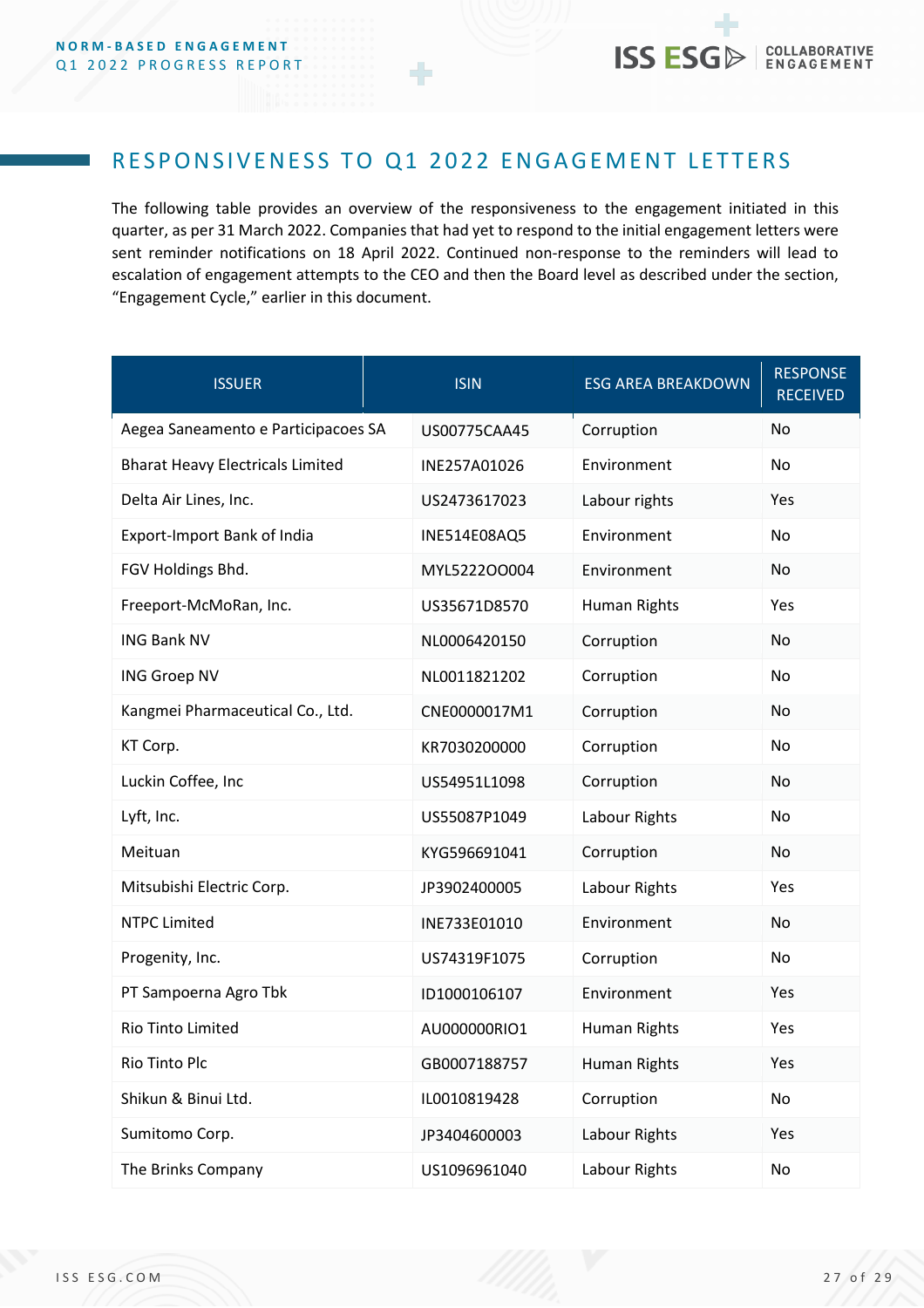

| Titas Gas Transmission & Distribution<br>Co. Ltd. | BD0311TGAS01 | Human Rights  | No |
|---------------------------------------------------|--------------|---------------|----|
| Universal Electronics Inc.                        | US9134831034 | Labour Rights | No |